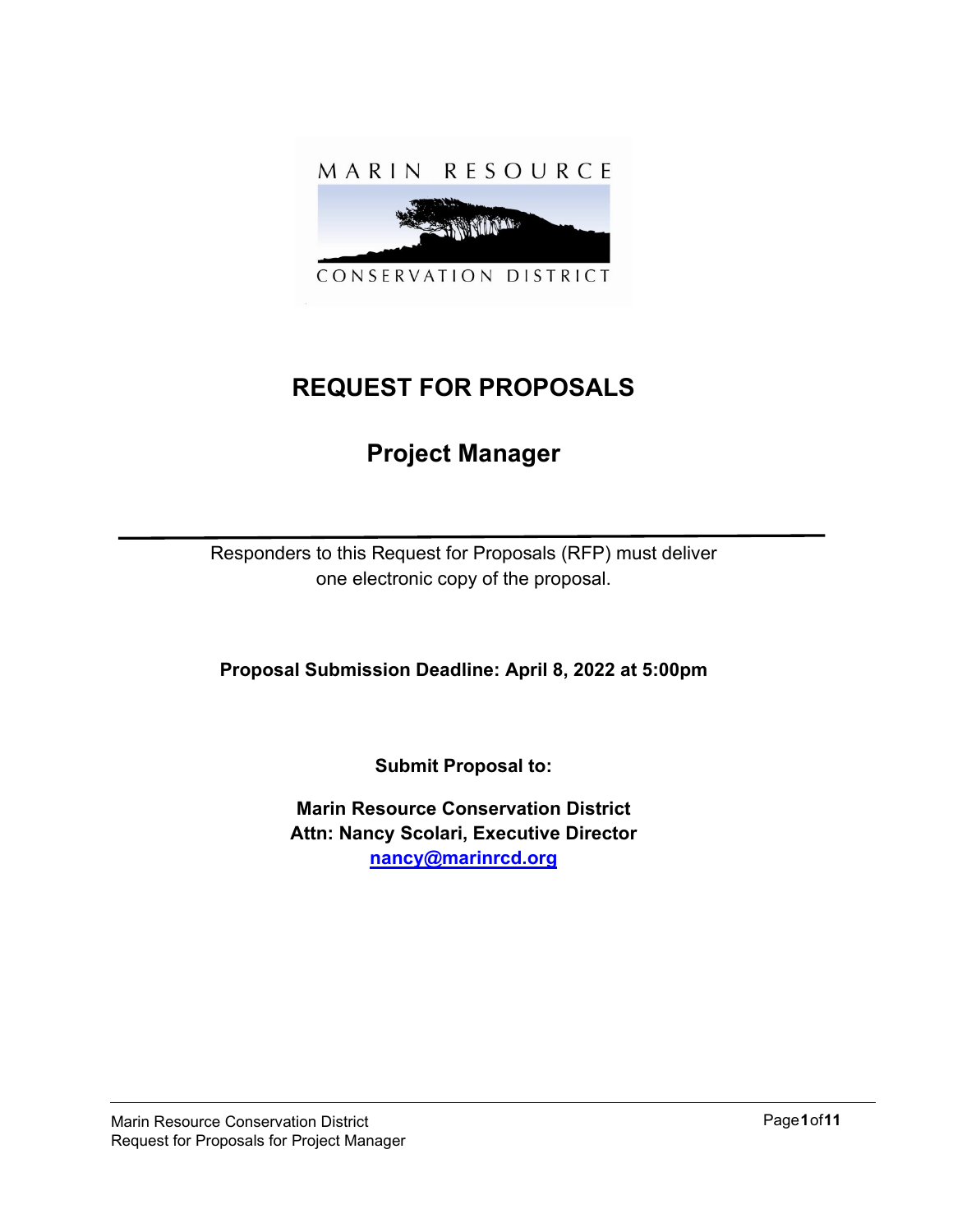# **TABLE OF CONTENTS**

|    | <b>SECTION</b><br>Page |                                                        |                |
|----|------------------------|--------------------------------------------------------|----------------|
| 1. |                        | <b>INTRODUCTION</b>                                    | 3              |
|    | 1.1                    | <b>General Description of RFP</b>                      |                |
|    | 1.2                    | <b>RFP Schedule</b>                                    |                |
|    | 1.3                    | <b>General Selection Process</b>                       |                |
|    |                        | 2. SCOPE OF SERVICES                                   | 6              |
|    |                        | 3. RFP SUBMITTAL REQUIREMENTS                          | $\overline{7}$ |
|    |                        | 4. SELECTION PROCESS AND EVALUATION CATEGORIES         | 9              |
|    |                        | 4.1 Selection Criteria                                 |                |
|    |                        | <b>5. GENERAL TERMS AND CONDITIONS</b>                 | 10             |
|    |                        | 5.1 Limitation                                         |                |
|    |                        | 5.2 Public Records                                     |                |
|    |                        | 5.3 Contract Agreement                                 |                |
|    |                        | <b>6. QUESTIONS</b>                                    | 10             |
|    |                        | 7. ATTACHMENTS                                         |                |
|    |                        | <b>OPR Project Summary &amp; Scope of Work</b><br>7.1  | 11             |
|    |                        | 7.2<br><b>Marin RCD Professional Services Contract</b> | 29             |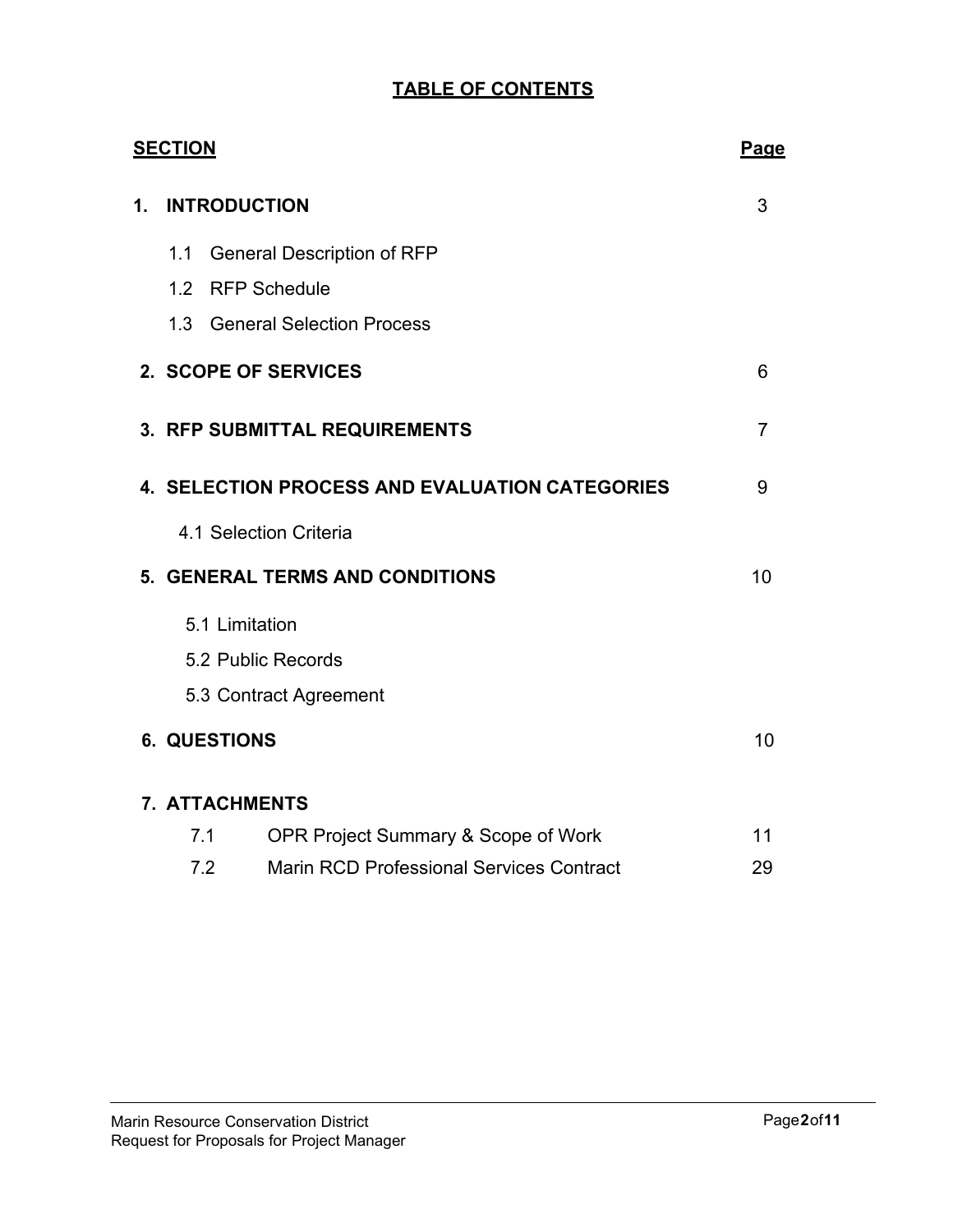# **REQUEST FOR PROPOSALS Project Manager**

## **1. INTRODUCTION**

The Marin Resource Conservation District (MRCD) is soliciting proposals from skilled project management consultants (PM Consultant) to provide professional services to manage the Marin Biomass Project. The agreement will be for a two-year term, or until conclusion of the Marin Biomass Study and associated technical assistance as described in Section 2 of this RFP.

MRCD will use a "Qualifications Based Selection" process in determining which PM Consultant to select for the contract. The process will include an evaluation of PM Consultants. Top PM Consultant candidates will be asked to participate in a remote interview.

MRCD will review and award a contract based on recommendations of the MRCD-appointed Marin Biomass Steering Committee. During the evaluation process, MRCD reserves the right, where it may serve MRCD's best interest, to request additional information from proposers, or to allow corrections of errors of omission. If for any reason an acceptable contract cannot be negotiated with the top ranked PM Consultant, negotiations will commence with the next-ranked PM Consultant.

MRCD reserves the right to retain all proposals submitted and to use any ideas in a proposal regardless of whether that proposal is selected.

Submission of a proposal indicates acceptance by the PM Consultant of the conditions contained in this RFP, unless clearly and specifically noted in the proposal submitted and confirmed in the contract between MRCD and the PM Consultant selected. MRCD reserves the right, without prejudice, to reject any or all proposals.

## **Overall Purpose of Study**

The Marin Biomass Project is undertaking the Marin Biomass Study (Study) to improve the processing of biomass in an urbanized coastal region of California comprised of towns and cities, mixed woodland, agricultural lands, and preserved open space. The Study will focus on practices and infrastructure that can make productive use of both the woody materials resulting from wildfire prevention activities and sourceseparated and mixed organic materials generated from the built environment and working landscapes.

Driven by a rapidly changing climate, both the wildfire prevention activities overseen by the Marin Wildfire Prevention Authority (MWPA) and the landfill diversion efforts overseen by Zero Waste Marin (ZWM) are generating increasing amounts of biomass in Marin. The Marin Biomass Project (Project) seeks to answer the basic question of what to do with these growing flows of organic material. Biomass feedstocks are those from woodland thinning and landscape trimmings, metropolitan wood debris, food scraps, yard materials and potentially, agricultural biomass.

## **What is the Project?**

The Marin Biomass Project is an endorsed solution of Drawdown Marin, a nonprofit with the goal of achieving countywide 'drawdown' of GHG emissions below zero by 2045. The Project will complete the Study to analyze the wide range of existing and potential pathways for processing biomass and converting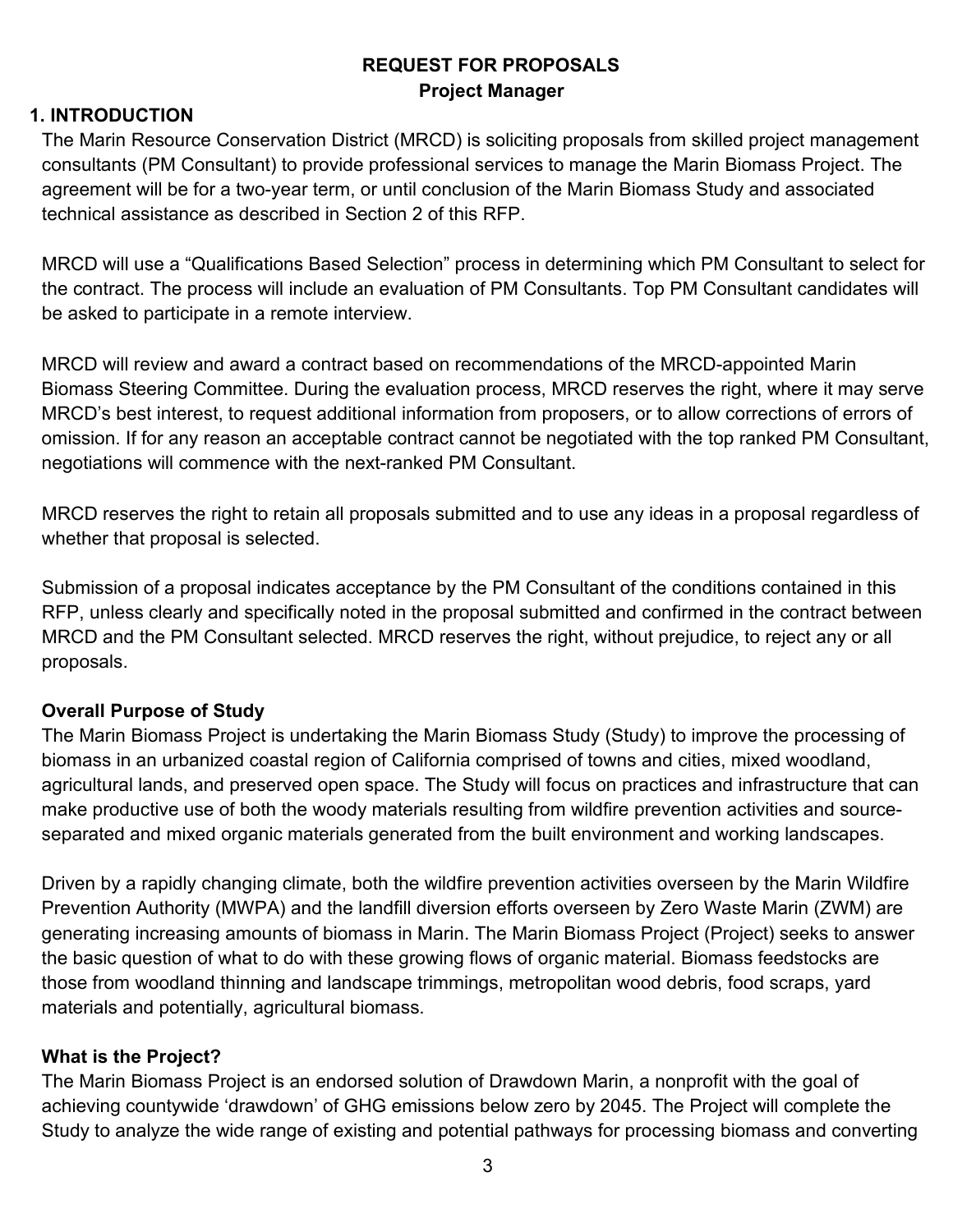it into useful products in ways that are both economically sound and ecologically responsible. It will do so in a collaborative manner that helps build cooperation among the public and private stakeholders that oversee and operate the biomass utilization economy, so that optimal solutions can be quickly and sustainably implemented.

Specific Study deliverables include:

- Confirmation of biomass feedstock amounts, types, and characterization in Marin, both current and projected.
- Identification of the most promising biomass utilization pathways in Marin.
- Economic analysis of the feasibility and economic development potential of each biomass pathway most suitable for Marin, and how they might be improved.
- Carbon analysis of the greenhouse gas (GHG) emissions and carbon sequestration potential of each pathway most suitable for Marin, and how they might be improved.
- Recommended pathways, practices, and infrastructure for improving biomass conversion in Marin, and their potential applicability elsewhere in the urbanized coastal region of California.

Marketable uses and processes for biomass to be explored include compost, mulches, and biochar for use on local gardens and agricultural landscapes; pyrolysis/gasification for electricity, biochar, and/or hydrogen; increased anaerobic digestion of organics for electricity and soil amendments; and diversified wood products, among others.

# **Institutional Collaboration**

The Study process is designed to inform and help develop institutional cooperation between MWPA and ZWM, the two joint powers authorities that oversee the bulk of biomass flows in Marin; their member jurisdictions; MCE, which provides most of the electricity in the area; key biomass haulers and processors, including Marin Sanitary Services, Waste Management, Inc., and West Marin Compost; the Marin Resource Conservation District (MRCD), which promotes carbon sequestration and management on working lands; and Drawdown Marin and the wider environmental community.

The Project includes facilitation of a Marin Biomass Collaborative, which brings together dedicated, diverse, experienced professionals committed to developing actionable solutions. It works in concert with public agencies, private companies and entrepreneurs, and a range of nonprofit and other partners. It operates as a coalition of stakeholders, meeting regularly and consulting widely with others. The Collaborative has already developed the relationships that are key to its execution of the proposed project.

The initial leadership team consisted of one JPA, Bruce Goines (MWPA); from nonprofit public interest organizations – Belle Cole (Ecologically Sound Practices Partnership), Bill Carney (Sustainable San Rafael), Mike Swezy (Marin Conservation League), Larry Minikes (Marin Conservation League), Barbara George (Organizing for Action Marin) and Rich Shortall (FIREsafe Marin); from public land owners and various research organizations – Matthew Sagues (Marin Water), Dr Jeffrey Creque (Carbon Cycle Institute), Dr Daniel Sanchez (UC Berkeley), and Dr Chad White (an air quality and climate manager); and from recovery businesses – Christopher Carstens (Carbo Culture) and Jeff Creque (West Marin Compost).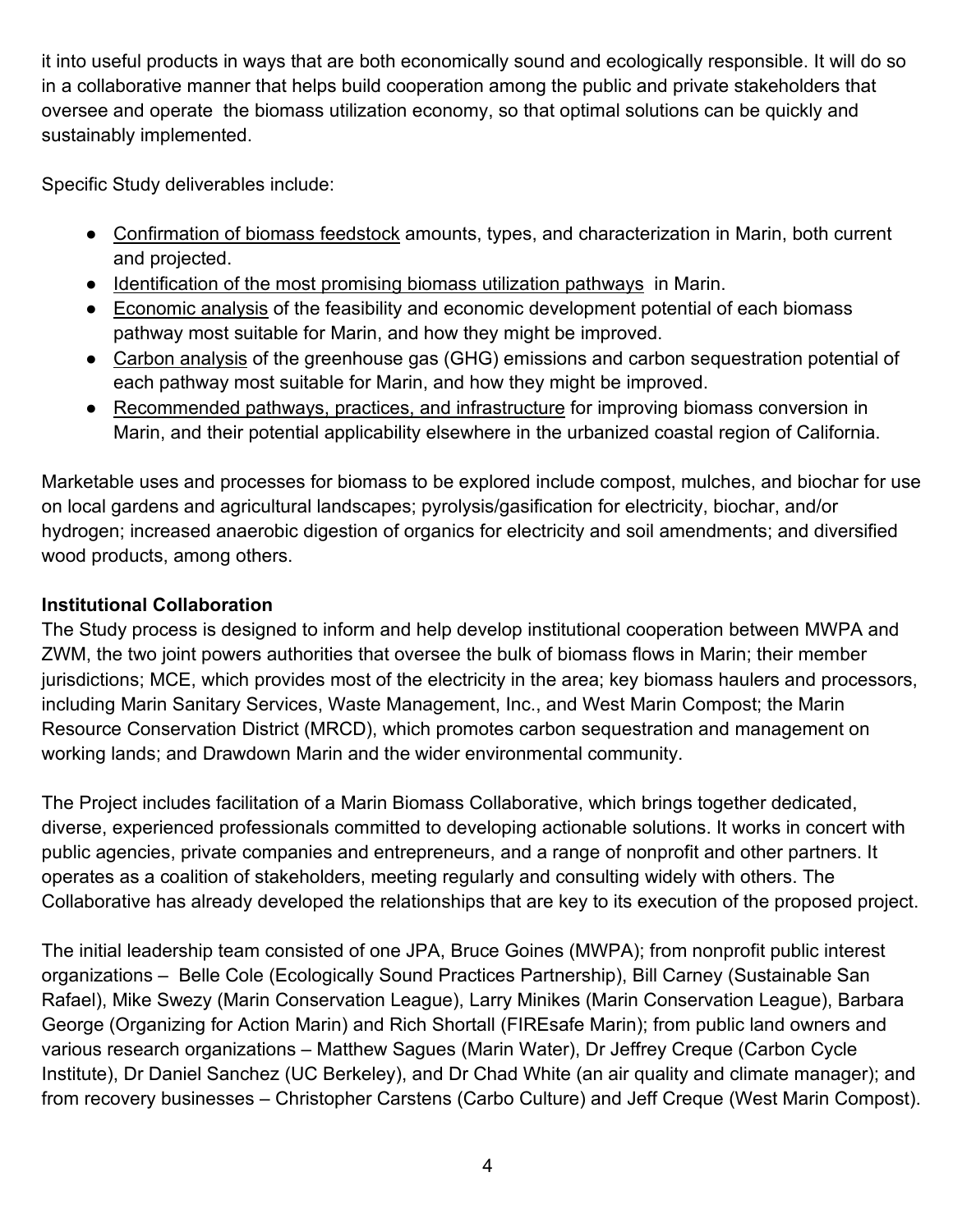Members of this leadership team, and others, will be designated by the MRCD as the Marin Biomass Project Steering Committee, which will provide MRCD with advice and general oversight of the Project, working closely with the PM Consultant.

# **State funding**

The Marin Biomass Project is one of five pilot projects selected by the Governor's Office of Planning and Research to address biomass feedstock barriers. Information and templates from the pilot projects will be shared broadly to provide a menu of options for broader adoption. The award is for \$500,000 in support of the Project, including associated technical assistance and coordination (see Attachment A: OPR Project Summary and Scope of Work). Compensation for completion of the PM Consultant's responsibilities as identified in Section 2 of the Scope of Work will not exceed \$170,000, unless amended by contract, and may be less depending on the PM Consultant's proposal. An additional \$9,982 is available for certain reimbursable expenses of the PM Consultant, as specified in Exhibit B of the state Grant Agreement. The OPR award is expected to be finalized by March 31, 2022.

# **1.1 General Description of RFP**

This RFP describes the general Scope of Services, necessary RFP components, consultant selection process, and required format of the RFP.

# **1.2 RFP Schedule**

| Advertisement of RFP                          | March 16, 2022                       |
|-----------------------------------------------|--------------------------------------|
| <b>Deadline for Questions</b>                 | March 25, 2022                       |
| Response to Questions                         | March 28, 2022                       |
| <b>Deadline for RFP Submittal</b>             | No later than 5:00 PM, April 8, 2022 |
| <b>PM Consultation Selection Interviews</b>   | April 18-2, 2022 by scheduled Zoom   |
|                                               | appointment                          |
| <b>Consultant Selection/Award of contract</b> | Anticipated May 11, 2022             |

# **1.3 General Selection Process**

MRCD intends to select a PM Consultant based on demonstrated competence and qualifications for the types of services to be performed at a fair and reasonable price to the public. MRCD will review all proposals and evaluate them according to the following criteria:

- Qualifications
- Project Understanding and Innovation
- Approach to Project Management Services
- Similar Experience / References

PM Consultant will be asked to participate in a remote interview prior to final selection. Interviews will be conducted by members of the Marin Biomass Project Steering Committee and recommendation will be made to the MRCD Board of Directors. Proposal evaluations will be based on a) project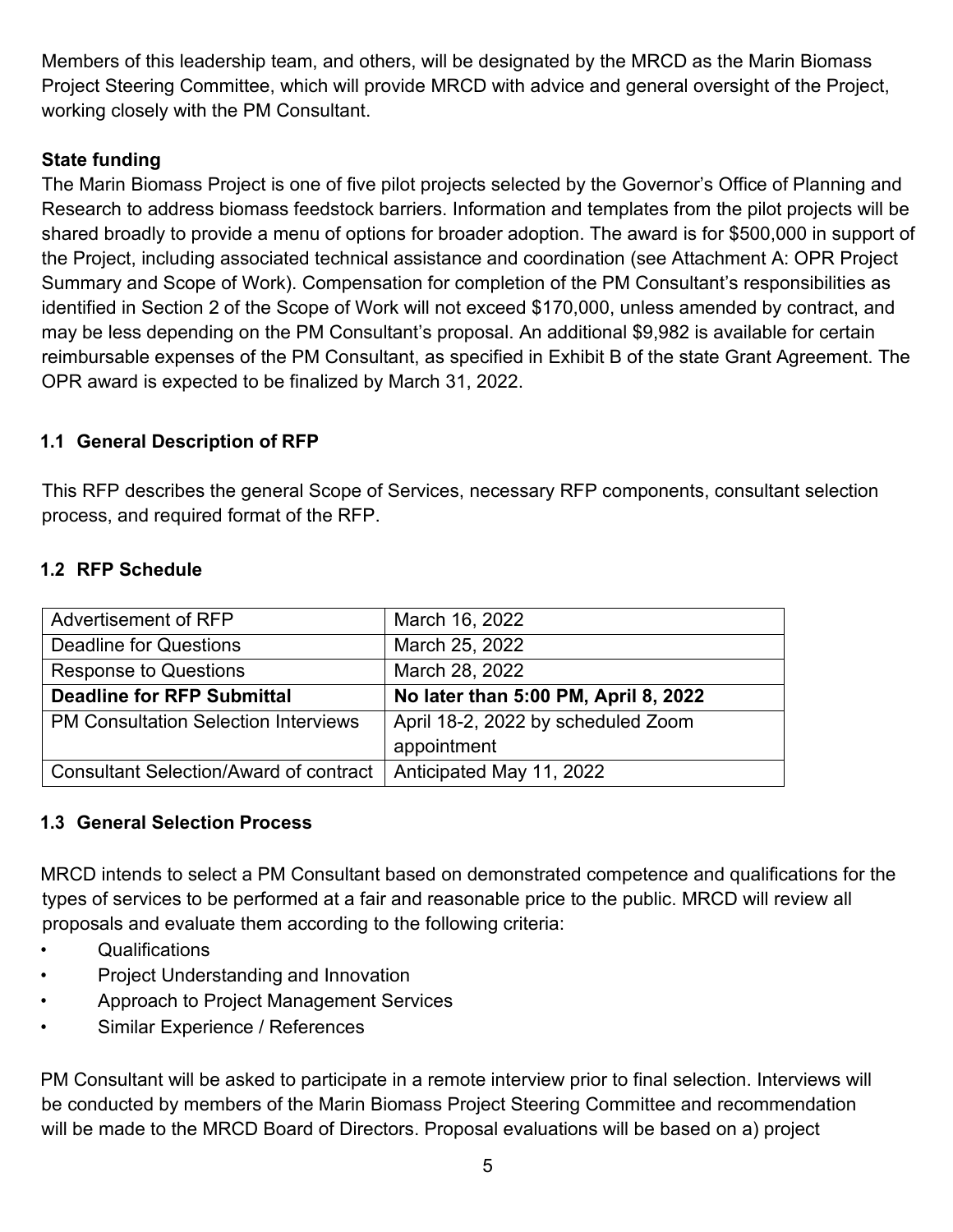management experience, b) technical knowledge and education, c) management and interpersonal skills and d) pricing. A Professional Service contract (see Attachment B) will be awarded at a public meeting of the Marin RCD Board of Directors as indicated in Section 1.2: RFP Schedule.

# **SECTION 2 — SCOPE OF SERVICES**

# **Project Manager**

In coordination with the MRCD Executive Director and in close consultation with the Marin Biomass Project Steering Committee, the PM Consultant serves as the primary manager of the Marin Biomass Project. The PM Consultant will serve as a primary coordinator of the Steering Committee and the multi-stakeholder Marin Biomass Collaborative and will work with the Steering Committee to identify stakeholders, bring them into a collaborative conversation, and work with them to interpret and begin implementation of the recommendations of the Study, in furtherance of a sustainable biomass utilization system in Marin County.

The PM Consultant will work closely with the Steering Committee to complete and issue a Request for Proposals for consultant services to develop the Marin Biomass Study, will oversee the review and selection of consultant(s), and will manage contracts with the selected Biomass Study Consultant(s). The PM Consultant will facilitate review and preliminary approval of Biomass Study Consultant deliverables by the Steering Committee, and input on the deliverables from the wider Biomass Collaborative and other stakeholders. The PM Consultant will be responsible for submission of designated deliverables for formal approval by the MRCD Board of Directors and OPR.

The PM Consultant will oversee grant funds necessary to carry out the objectives of the Project, will serve as the primary point of contact with the fiscal agent, and will carry out all necessary budgeting, reporting, and record-keeping related to the grant. The PM Consultant will be expected to work independently and keep project on task, on time and within budget.

# Expected Duties

- Manage all aspects of a grant agreement between OPR and MRCD, including project timeline development, workflow management, milestone tracking, grant budget amendments and fiscal reporting.
- Work with MRCD Staff in the preparation of grant contract amendments and consultant change orders.
- Manage all aspects of a Biomass Study Consultant and potentially of other complex, specialized studies undertaken by consultants as part of the Marin Biomass Project. Provide as-needed technical and contract guidance to consultants and serve as a liaison between the Steering Committee, Biomass Study Consultant, other consultants, and MRCD executive management.
- Convene and facilitate regular meetings of the Steering Committee with the Biomass Study Consultant, community members and organizations to gather feedback. These meetings may be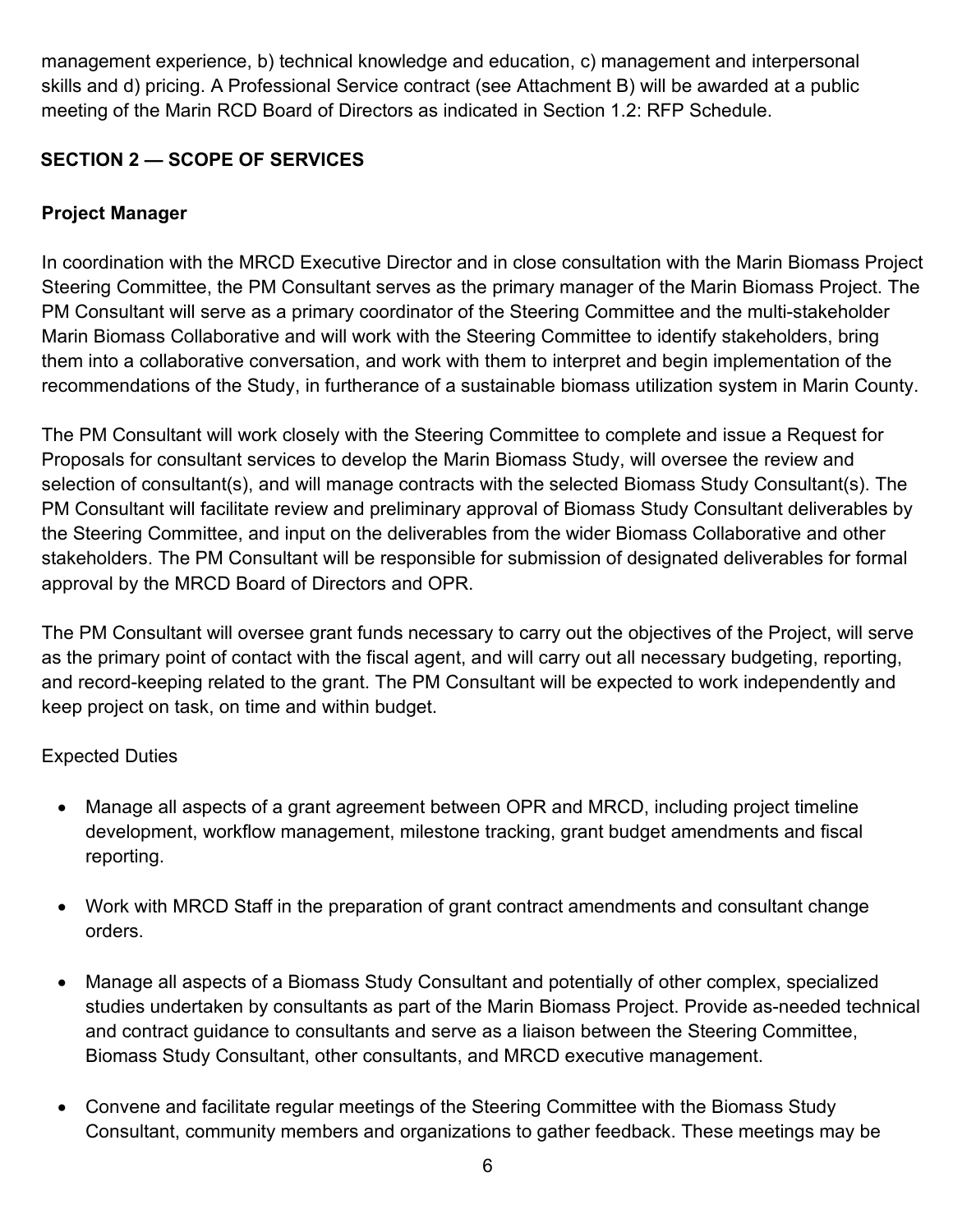either through video conferencing, by phone or in person.

- Develop and deliver monthly progress reports, proposals, documentation, and presentations to the Steering Committee, MRCD Board of Directors, OPR and others as needed.
- Support the work of the Steering Committee and through it coordinate with the Marin Biomass Collaborative. Where appropriate, develop, evaluate, and refine Collaborative participation.
- Conduct outreach and identify relevant stakeholders to build a coalition that supports development of a sustainable biomass utilization system in Marin County.
- Together with Steering Committee support communications with funders, stakeholders, elected officials and interested members of the public.
- Help identify best practices and tools that will grow the biomass utilization economy.
- As requested, support fundraising strategies and plans and assist with the implementation of fund development for follow-on phases of the Project.
- Work may involve travel to meetings and field sites.

# **SECTION 3 — RFP SUBMITTAL REQUIREMENTS**

The intent of these requirements is to assist proposers in the preparation of their proposal and to simplify the review process for MRCD. One electronic copy of the proposal must be received by MRCD no later than **April 8, 2022 at 5:00 PM**. If a proposal is sent by mail or other delivery system, the sender is totally responsible for the mail or delivery system delivering the proposal to MRCD on or before the deadline. Proposals shall be clearly marked "Request for Proposals for PM Consultant," and submitted to:

# **Marin Resource Conservation District Attn: Nancy Scolari, Executive Director [nancy@marinrcd.org](mailto:nancy@marinrcd.org)**

Note: Late submittals or submittals delivered to the wrong location will be rejected.

MRCD requires the proposer to submit a concise proposal clearly addressing all the requirements outlined in this RFP. The proposal must be signed by proposer's representative authorized to execute a contract between MRCD and proposer. The proposal must include, at a minimum, the following sections; however, the proposer is encouraged to expand on the scope as needed:

# **A. Cover Letter**

- List the name, address, and telephone number of the PM Consultant.
- Furnish documentation that the person signing the proposal is empowered with signatory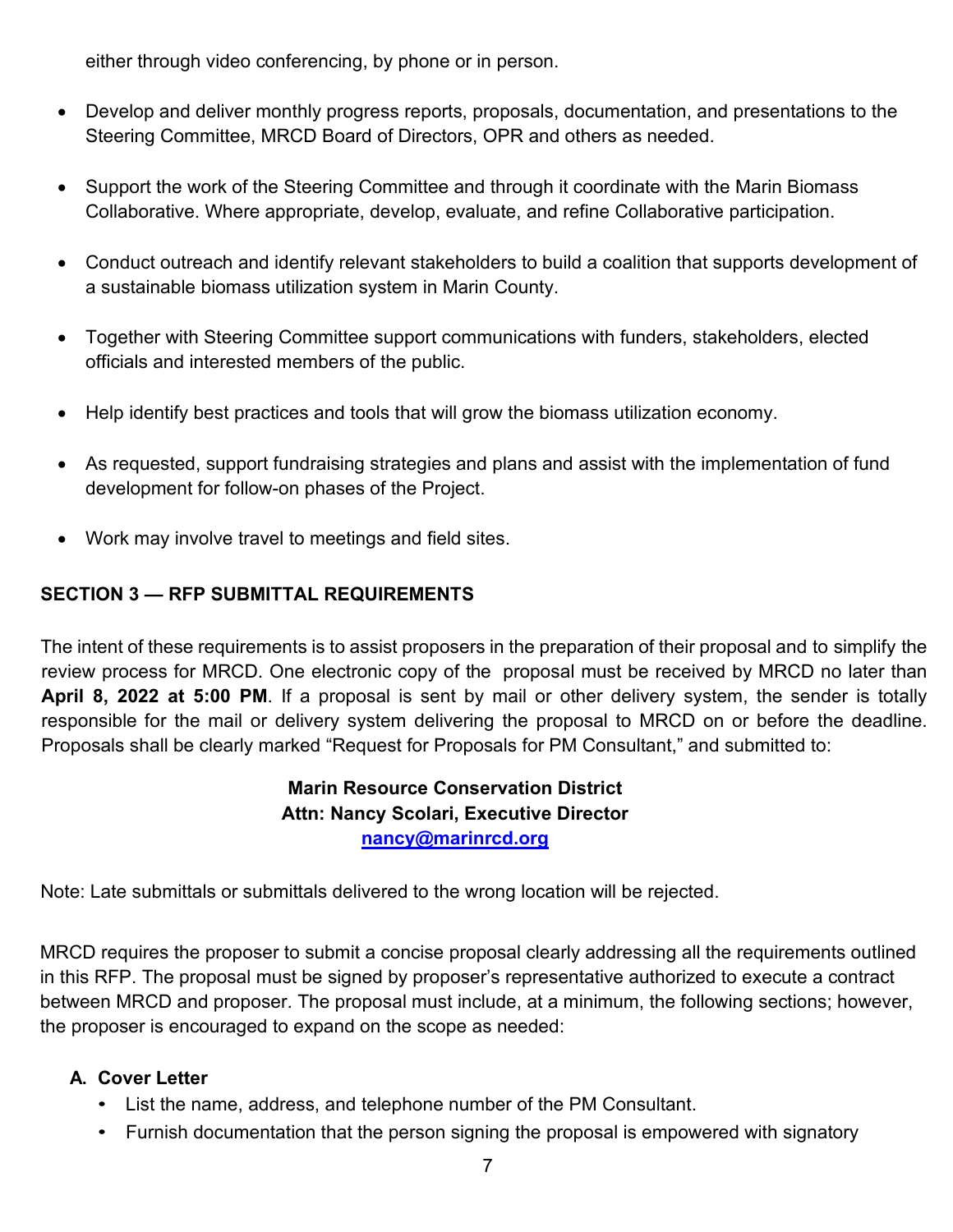authority for the PM Consultant.

- State the proposal is firm for a 90-day period from the proposal submission deadline.
- Provide the name, title, address, and telephone number of the individual to whom correspondence and other contacts should be directed during the PM Consultant selection process.
- Provide the location of the PM Consultant's headquarters and any local support offices, which will provide service to MRCD.
- Acknowledge that the PM Consultant will provide any insurance and indemnification required.

# **B. Project Team Information**

The PM Consultant may be an independent contractor or may be employed by a firm. If the PM Consultant is part of a larger firm, the PM Consultant must provide the names, positions and qualifications of all staff proposed. The proposal should designate who will be the project manager in charge of the project, and who will be MRCD's contact throughout the project.

The PM Consultant must state the qualifications and experience of the proposed team, emphasizing the specific qualifications and experience acquired while providing services similar to those being sought by MRCD, particularly for the Project Manager and other key project staff members assigned to the project. Except under circumstances beyond the PM Consultant's control, MRCD will not accept substitutions of key members of the team put forth as part of the winning proposal.

# **C. Project Understanding and Innovation**

Include visions or concepts for performing the services.

# **D. Approach to Project Management Services**

Provide a brief description of the PM Consultant's approach to this project to include:

- 1. A written explanation detailing how the PM Consultant will approach the provision of the services outlined in this RFP to include:
	- a. The management of time, resources, and staff to accomplish goals.
	- b. Working with the Biomass Study Consultants on issues for consideration by the Biomass Study Steering Committee.
	- c. Working with Biomass Study Consultants and Steering Committee on issues of a routine nature and those that are urgent or emergencies.
- 2. Please include a list of tasks, if any, which the PM Consultant expects the Biomass Study Consultant, Biomass Steering Committee, or MRCD staff to perform, and information the PM Consultant expects others to provide.

PM Consultant is encouraged to specify all services necessary to achieve the goals outlined in Section 2 of this RFP. Please also include information on what tools, i.e. Zoom, MS Teams, Google Docs, etc. will be used to manage the work.

# **E. Relevant Experience and References**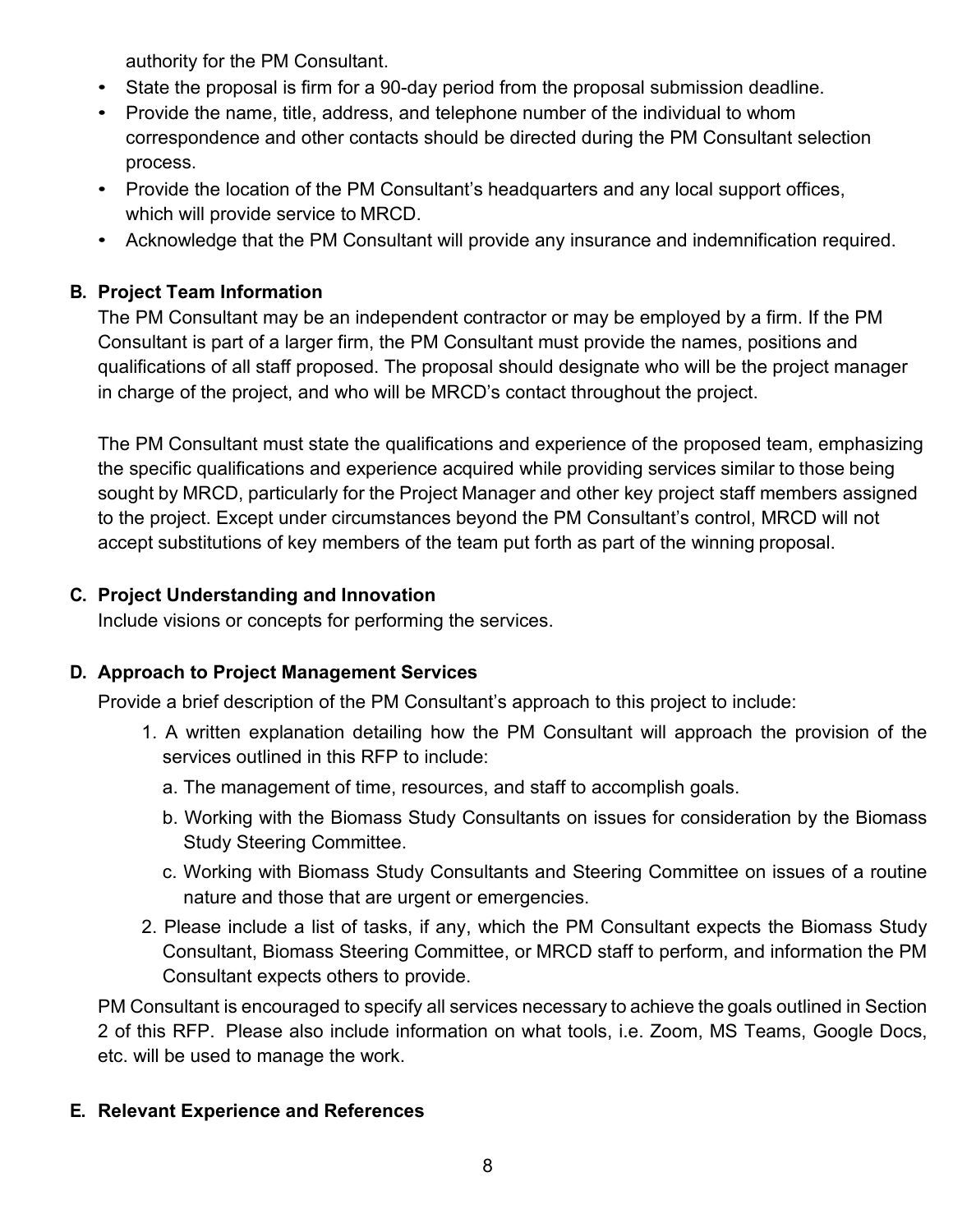Provide a brief description of at least three similar projects for which the PM Consultant has provided services during the past five years. For all referenced projects list the:

- Client (contact person, address and phone number)
- Project description and location
- Description of services by PM Consultant
- Total value of services provided by PM Consultant
- Key personnel involved
- Sub consultant employed

## **F. Rate Schedule**

A rate schedule must be submitted and will be the basis for which the PM Consultant will be compensated. The rates quoted will remain in effect for the duration of the Agreement unless amendments are approved by MRCD. Rates shall be included for all employment categories necessary to perform the work outlined in this RFP.

Failure to provide a fee schedule can be grounds for MRCD, at its sole discretion, to determine the submittal to be non-responsive and the proposal may be rejected.

# **SECTION 4 — SELECTION PROCESS AND EVALUATION CATEGORIES**

Proposals submitted will be evaluated by MRCD Board/Staff and the Biomass Steering Committee. During the evaluation process, MRCD reserves the right, where it may serve MRCD's best interest, to request additional information from proposers, or to allow corrections of errors of omission.

## <span id="page-8-0"></span>**4.1 Selection Criteria**

MRCD intends to select a PM Consultant based on demonstrated competence and qualifications for the types of services to be performed at a fair and reasonable price to the public. MRCD will review all proposals and evaluate them according to the following criteria:

- Qualifications
- Project Understanding and Innovation
- Similar Experience / References
- Approach to Project Management Services

MRCD will conduct interviews with the top PM Consultants **between April 18-21, 2022** by Zoom appointment.

PM Consultant will be selected based on information included in the proposal and scored interviews.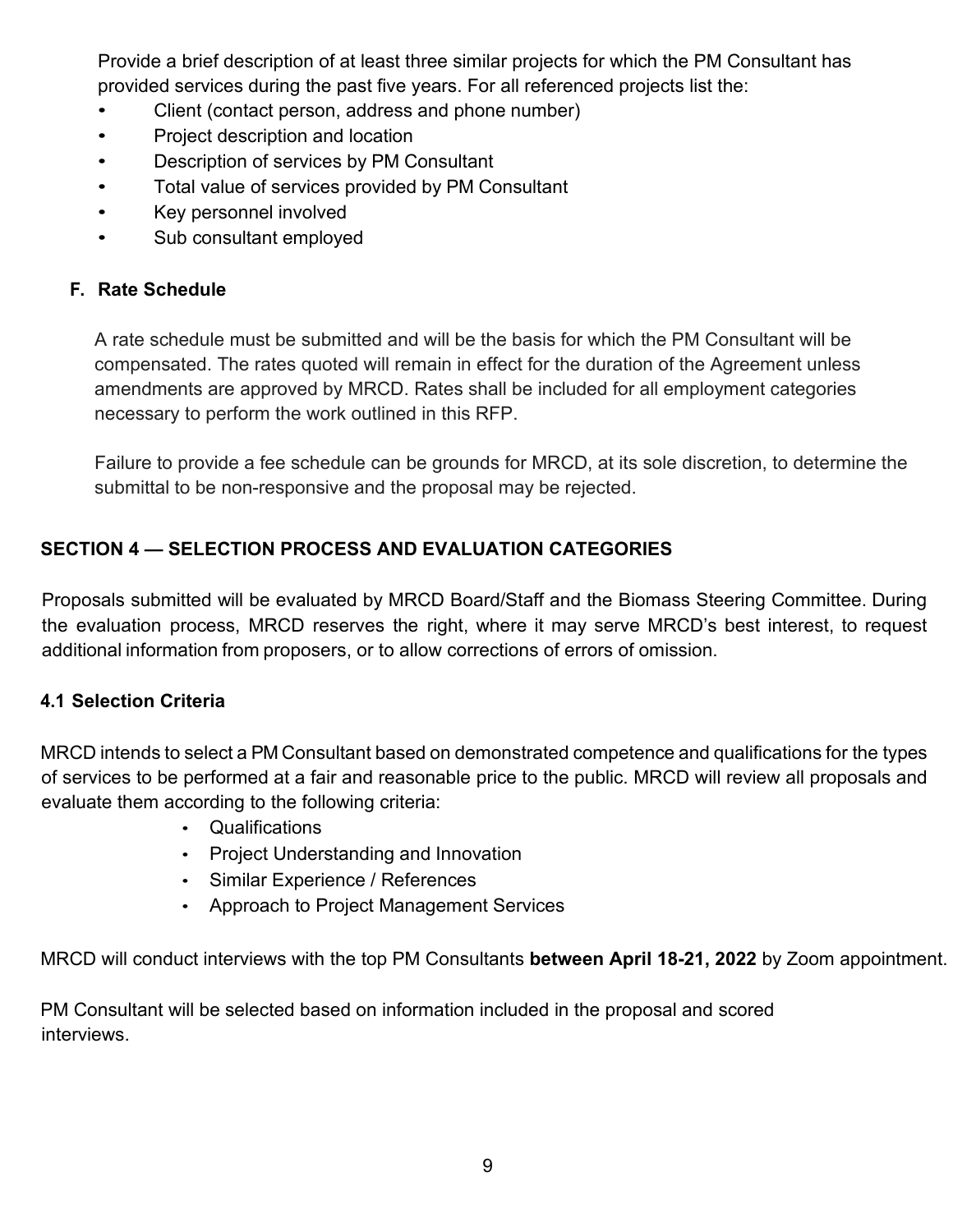# **SECTION 5 — GENERAL TERMS AND CONDITIONS**

# **5.1 Limitation**

This RFP does not commit MRCD to award a contract, to pay any cost incurred in the preparation of the PM Consultant's RFP response, or to procure or contract for services or supplies. MRCD is not responsible for proposals that are delinquent, lost, mismarked, and sent to an address other than that given above, or sent by mail or courier service. MRCD reserves the right to accept or reject any or all RFP responses received because of this request or to cancel all or part of this RFP. The award of a contract will not take place prior to finalization of the OPR grant agreement.

## **5.2 Public Records**

All proposals shall become the property of MRCD and will become public records and, as such, may be subject to public review.

## **5.3 Contract Agreement**

Once a proposed contract agreement is accepted, the PM Consultant will be required to sign the MRCD Professional Services Contract and submit all other required certifications and documentation within ten (10) calendar days of the Notice of Selection from MRCD (See Exhibit B: MRCD Professional Service Agreement).

The contents of the submitted proposal will be relied upon and incorporated into the awarded contract and shall become a contractual obligation. Failure of the PM Consultant to agree to include the proposal as part of the contractual agreement will result in the cancellation of the award. MRCD reserves the right to reject those parts that do not meet with the approval of MRCD, or to modify the Scope of Services, as agreed by PM Consultant, in the final negotiated contract.

## **SECTION 6 — QUESTIONS**

If you have any questions regarding this RFP, by March 25, 2022, please email: Marin Resource Conservation District Attn: Nancy Scolari, Executive Director [nancy@marinrcd.org](mailto:nancy@marinrcd.org)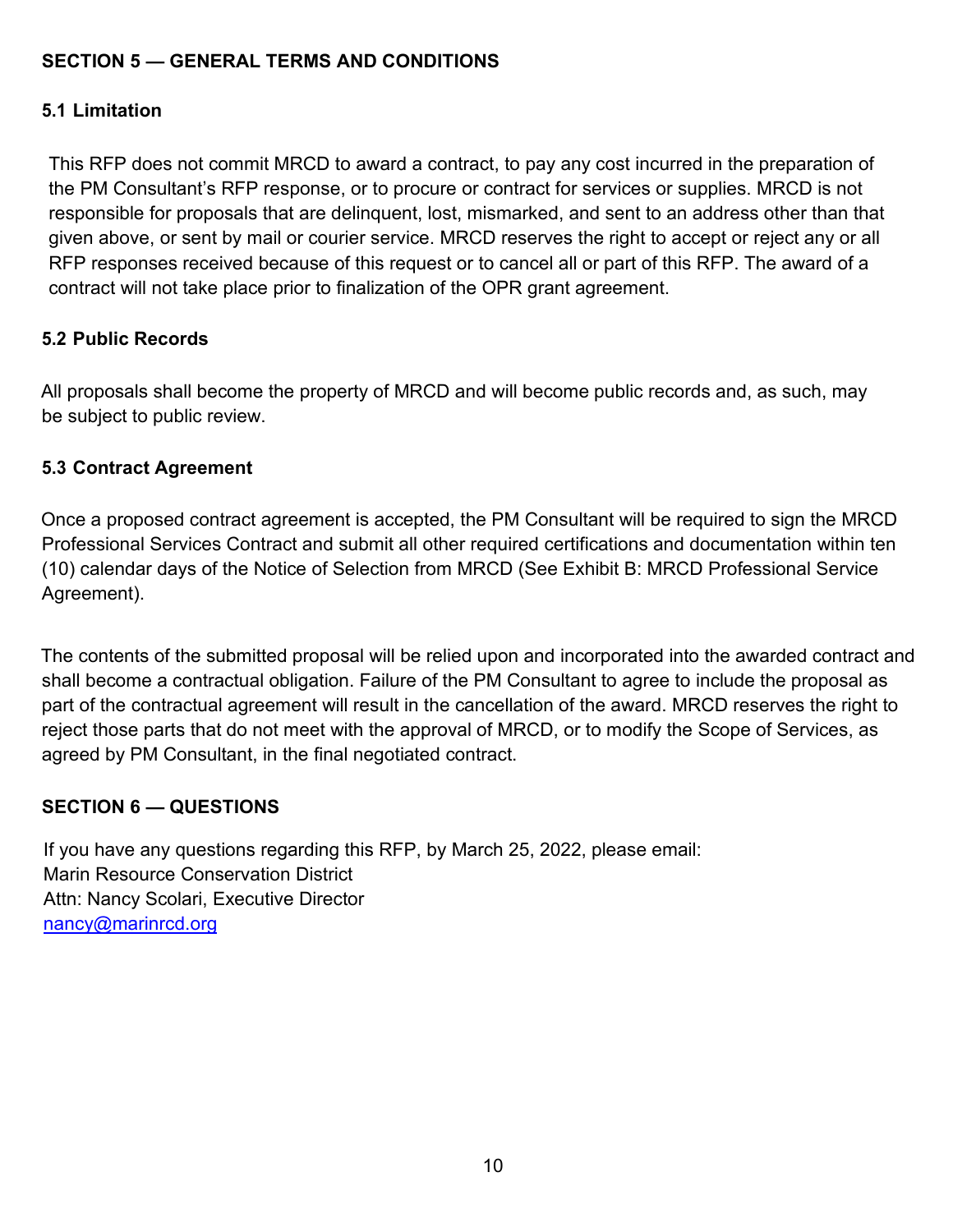## **Attachment A**

### **OPR Project Summary & Scope of Work**

 $\Box$  Contract  $\boxtimes$  Grant

**PI Name:** Nancy Scolari

**Project Title:** Marin Biomass Project

### Agreement Terms

Grantee Name: Marin Resource Conservation District Amount: \$500,000.00 Term: January 31, 2022 to March 31, 2025

### State Program Overview

**Governor's Office of Planning and Research – Woody Feedstock Aggregation Pilot Program Overview and Objectives:** California's Wildfire and Forest Resilience Action Plan, a Comprehensive Strategy of the Governor's Forest Management Task Force, was released in January 2021. The strategy included several actions for the Governor's Office of Planning and Research (OPR) to implement including, "**3.10 Address Feedstock Barriers through Pilot Projects:** Office of Planning and Research will develop five pilot projects to test new mechanisms for developing long-term feedstock contracts. Information and templates from the pilot projects will be shared broadly to provide a menu of options for broader adoption."

Senate Bill 85, The Budget Act of 2020 made appropriations for the support of state government for the 2020–21 fiscal year. This bill amended the Budget Act of 2020 by amending and adding items of appropriation and making other changes. "This bill would declare that it is to take effect immediately as a Budget Bill." Section 2 of the SB 85 includes funding for the Pilot Projects in the Wildfire and Forest Resilience Action Plan:

"The funds appropriated in this item are available for support or local assistance and shall be used to (a) develop a framework for the state's wood utilization policies and priorities, (**b) support new long-term wood feedstock pilot projects, (c) spur innovation in the wood sector,** (d) partner with the IBank to develop a focused market strategy, and I complete a statewide wood products workforce assessment. These funds are available for expenditure or encumbrance until June 30, 2022, and for liquidation until June 30, 2025."

The Joint Institute for Wood Products Innovation at the Board of Forestry and Fire Protection in collaboration with the Office of Planning and Research, developed draft criteria for the Pilot Projects and provided areas/regions of the state and entities within the regions to manage and implement the Pilot Projects. Those regions and pilot entities include the North Bay Area/Marin County, managed by the Marin Resource Conservation District, the North Coast, managed by the North Coast Resource Partnership, Northeastern/Shasta region, managed by the Pit River Resource Conservation and Fall River Resource Conservation District, the Tahoe Central Sierra region, managed by Stewardship West, and the five-county Central Sierra region, managed by the County of Tuolumne. The areas and entities represent a broad area of forested lands and communities with a diverse group of entities managing the grants that will provide the state with information on how different organizations can collaborate across counties to support innovative solutions to reduce feedstock barriers, increase feedstock aggregation, develop long-term feedstock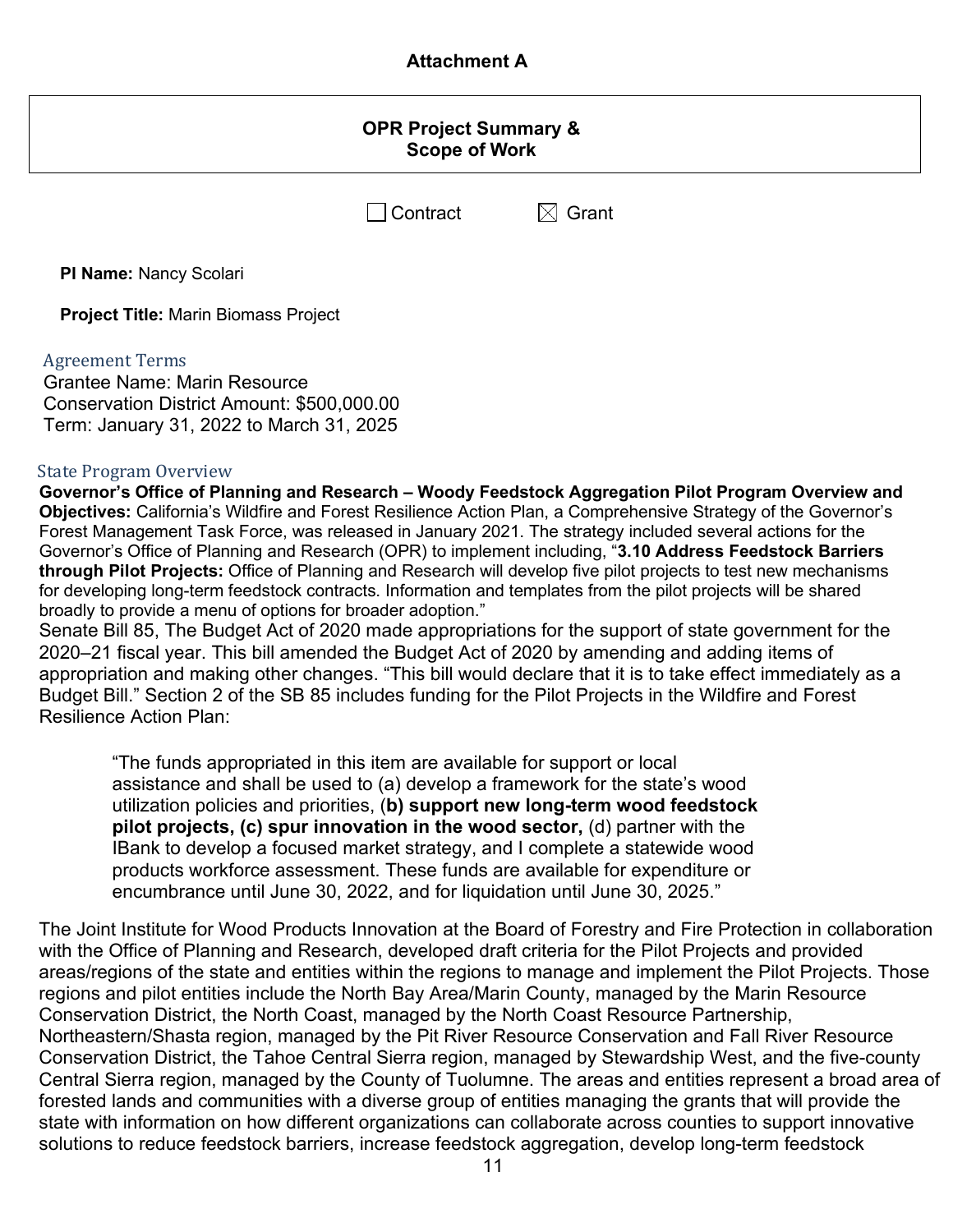contracts, and enhance economic development in rural communities.

Based on the action item identified by the Governor's Forest Management Task Force, the urgency measures of Senate Bill 85, and the direction from the Joint Institute for Wood Product Innovation, the Office of Planning and Research is providing grants to the identified regions and entities for the required Pilot Projects. Each project will receive \$500,000. In support of forest restoration, community vegetation management, fire resilience and rural economic development, pilot projects will develop regional strategies to establish reliable access to woody feedstock through a variety of feedstock aggregation mechanisms and organizational innovations.

### Pilot Program Requirements:

Each project will develop a scope of work that will explore organizational arrangements (i.e. Joint Powers Authority) that have the legal, financial and enforcement capacity on the local level to aggregate woody biomass across private and public lands, and to act as a broker for long-term feedstock contracts (5, 10 and 20 years). All projects will be required to submit quarterly progress reports beginning end of 1<sup>st</sup> quarter 2022 (see Exhibit "*insert letter*") and a final report by June 30, 2024 (see Exhibit "insert letter". Additionally, all projects will be required to participate in a learning cohort that will provide a platform to facilitate communication, collaboration, and shared learning among the five pilots, as each develop and implement their proposal. The shared learning outcomes of this cohort's efforts will provide a foundation of information for others outside of the pilots to replicate their success. Other project deliverables will be identified by each individual project, as listed below (Exhibit A3 – Deliverables).

Project Summary/Abstract

### Marin Biomass Project Executive Summary:

Driven by a rapidly changing climate, both the wildfire prevention activities overseen by the Marin Wildfire Prevention Authority (MWPA) and the landfill diversion efforts overseen by Zero Waste Marin (ZWM) are generating increasing amounts of biomass in Marin. The Marin Biomass Project (Project) seeks to answer the basic question of what to do with these growing flows of organic material.

The Project will complete a Marin Biomass Study (Study) to analyze the wide range of existing and potential pathways for processing biomass and converting it into useful products in ways that are both economically sound and ecologically responsible. It will do so in a collaborative manner that helps build cooperation among the public and private stakeholders that oversee and operate the biomass utilization economy, so that optimal solutions can be quickly implemented.

Marketable uses of biomass to be explored include compost, mulches, and biochar for use on local gardens and agricultural landscapes; pyrolysis/gasification for electricity, biochar, and/or hydrogen; increased anaerobic digestion of organics for electricity and soil amendments; and diversified wood products, among others.

Specific Study deliverables include:

- Confirmation of biomass feedstock amounts, types, and characterization in Marin, both current and projected.
- Identification of the most promising biomass utilization pathways in Marin.
- Economic analysis of the feasibility and economic development potential of each biomass pathway most suitable for Marin, and how they might be improved.
- Carbon analysis of the greenhouse gas (GHG) emissions and carbon sequestration potential of each pathway most suitable for Marin, and how they might be improved.
- Recommended pathways, practices, and infrastructure for improving biomass conversion in Marin,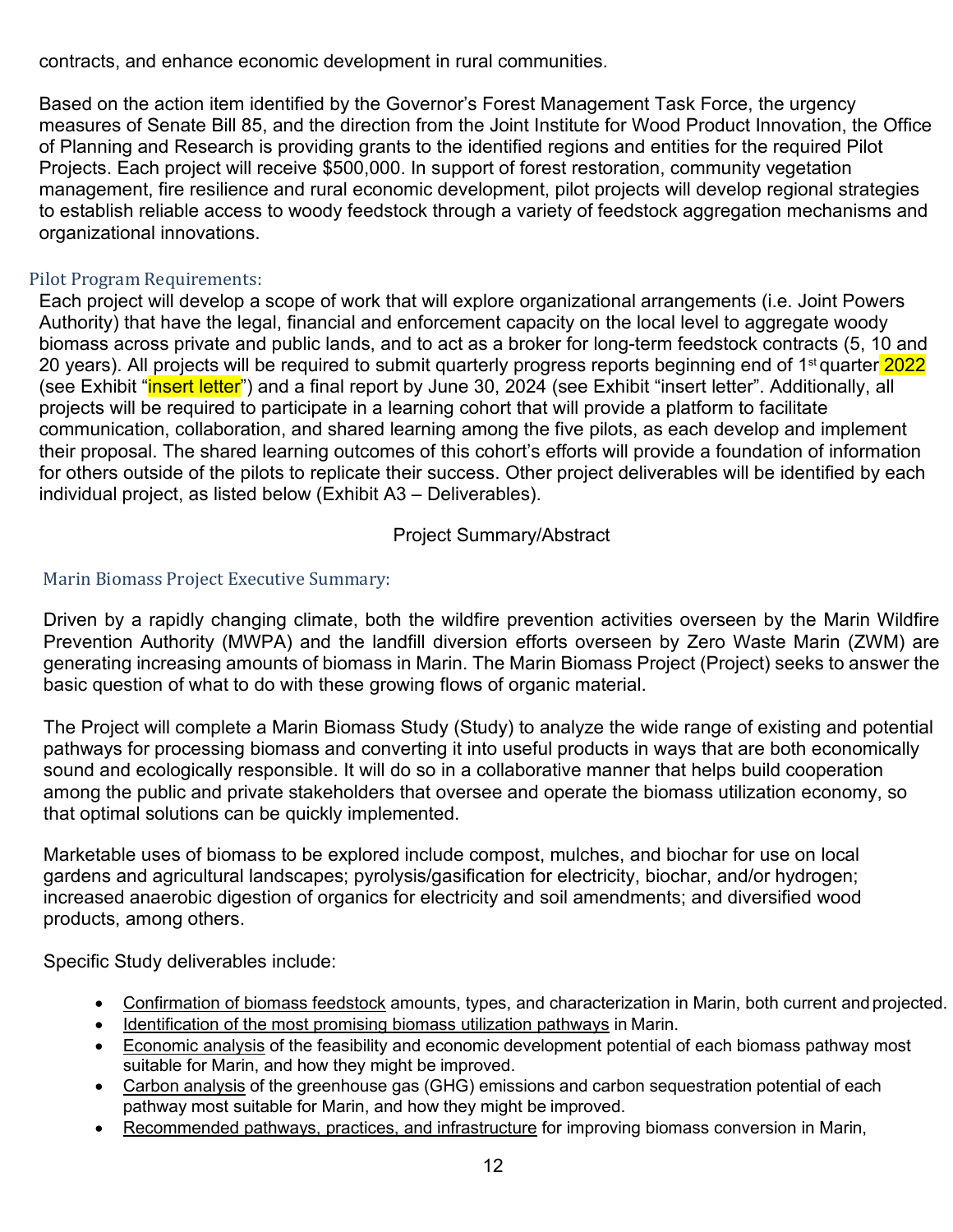and their potential applicability elsewhere in the urbanized coastal region of California.

The Project is being undertaken by the Marin Biomass Collaborative (Collaborative), which seeks to catalyze a sustainable circular bio-economy in Marin. To do so, the Study process is designed to help develop institutional cooperation between MWPA and ZWM, the two joint powers authorities that oversee the bulk of biomass flows in Marin; their member jurisdictions; key biomass haulers and processors including Marin Sanitary Services, Waste Management, Inc., and West Marin Compost; and the Marin Resource Conservation District (MRCD), which promotes carbon sequestration on working lands. The Project is an endorsed solution of Drawdown Marin, a nonprofit with the goal of achieving countywide 'drawdown' of GHG emissions below zero by 2045. A number of other businesses and nonprofits are also involved, providing the broad network of relationships necessary for success.

The Marin Biomass Collaborative requests the Office of Planning and Research for funding of \$500,000 in support of the Project, including associated technical assistance and coordination.

### Scope of Work

### Project Description:

The Marin Biomass Study is motivated by two climate-related realities: the increasing risk of wildfire and the recognition that processing and landfilling biomass can emit large amounts of greenhouse gas, including methane, a particularly potent driver of climate change. The Study will facilitate an emerging biomass utilization economy in Marin County, helping the public and private sectors collaborate on long-term, highvalue solutions for managing the biomass produced by wildfire hazard reduction activities throughout the County, in coordination with managing municipal green cart organics. Such recovery solutions can support new economic activity and renewable energy sources, offset biomass processing costs, and provide low-GHG alternatives to conventional biomass management, while substantially reducing the risk of wildfire in Marin's wildland urban interface (WUI).

The Marin Biomass Collaborative is undertaking the Study to improve the processing of biomass in an urbanized coastal region of California comprised of towns and cities, mixed woodland, agricultural lands, and preserved open space. The Study will therefore focus on practices and infrastructure that can make productive use of both the woody materials resulting from wildfire prevention activities and the sourceseparated and mixed organic materials generated from the built environment and working landscapes.

**a) Goals:** The Marin Biomass Study shall systematically analyze (A) the biomass flows in Marin County, (B) the biomass utilization pathways most suitable to recover Marin's biomass streams, (C) the economic feasibility and economic development potential of each recovery pathway, including the infrastructure improvements needed to recover increasing biomass flows, (D) the relative carbon impacts of each recovery pathway, including GHG emissions and sequestration, (E) recommended pathways, practices, and infrastructure to convert managed biomass into high-value and low-GHG products.

**b) Approach:** In collaboration with other partners in Marin County, the Grantee will manage the Marin Biomass Project, coordinate the completion of all objectives and direct the submission of all deliverables by the specified dates to the Office of Planning and Research.

### **c)** Goals and Objectives:

The goals of the project will be achieved through implementing the following objectives:

**Goal A:** Biomass Feedstock Confirmation: Assess the amounts, types, and characterization of biomass feedstocks collected (or treated) in Marin, currently and projected, including woody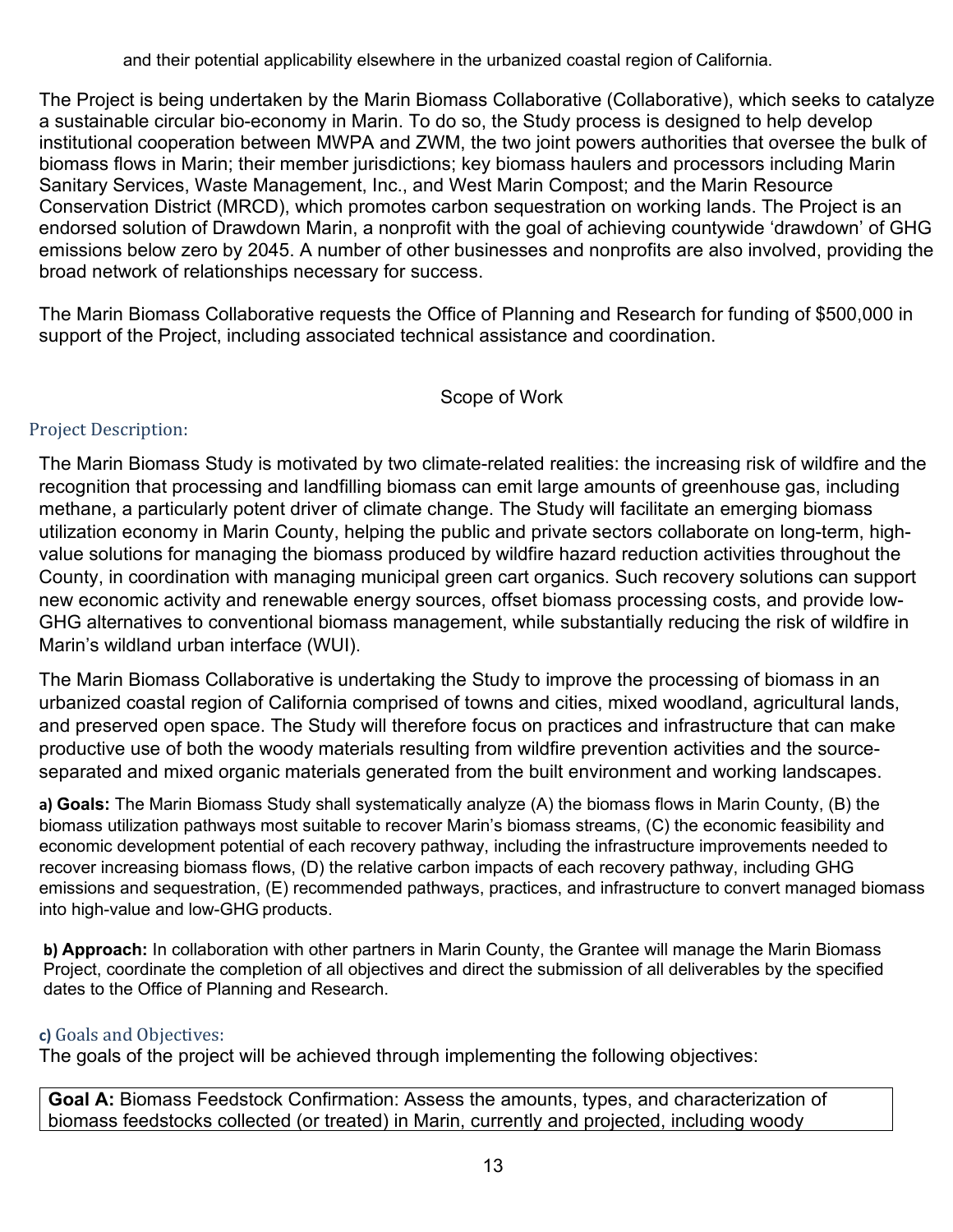**Objective 1**: Estimate the amounts of biomass material being handled.

**Objective 2:** Characterize feedstocks in terms of size, moisture content, heat content, seasonal availability, carbon content, contamination, and other factors affecting its suitability for processing and recovery.

**Objective 3:** Categorize the primary biomass feedstock streams in Marin.

**Objective 4:** Indicate primary geographic sources, e.g., working lands, parks/open space, municipal material recovery systems.

**Objective 5:** Identify the parties primarily responsible for generating, hauling, and processing the material, e.g., franchised material recovery operators, wildfire fuel reduction managers, public land managers, landscape workers, self-haulers.

**Objective 6:** Identify the parties primarily responsible for generating, hauling, and processing the material, e.g., franchised material recovery operators, wildfire fuel reduction managers, public land managers, landscape workers, self-haulers.

**Objective 7:** Estimate the 'steady state' of biomass feedstocks to be expected if wildfire fuel reduction treatments achieve and maintain the fuel loads to which Marin's natural environments are ecologically adapted--and when Marin will likely reach that point.

**Goal B:** Biomass Utilization Pathways: Identify the primary, current and potential conversion pathways suitable for dealing with the multiple biomass feedstocks in Marin County.

**Objective 1:** Describe each conversion pathway. (Operations, practices and infrastructure that transform biomass from its form at the time of collection or on-site treatment into an alternative, less hazardous, more useful material.) Reference source materials detailing pathways.

**Objective 2:** Evaluate the capacity of conversion processes to recover the known and expected biomass flows in Marin County.

**Objective 3:** Estimate the infrastructure needed (i.e., processing capacity, land requirements, and feasible locations) for this process to recover the segment(s) of Marin County biomass that it is suitable to handle.

**Objective 4:** Compare the needed infrastructure to the capacity of existing facilities in or near Marin.

**Objective 5:** Assess the capacity of each processing facility, and the constraints and opportunities for expanding capacity Assess whether feedstocks are appropriately matched to processing and products.

**Objective 6:** Suggest how feedstock reliability and consistency could be improved.

**Objective 7:** Recommend how the public institutions overseeing biomass feedstocks (including ZWM, WMPA, and their members) can use regulations, education, incentives, and rate structures to improve feedstock reliability, and direct materials to appropriate facilities.

**Objective 8:** Assess how enforcement of proper green cart use, and defensible space evaluation, certification and insurance benefits could augment such efforts.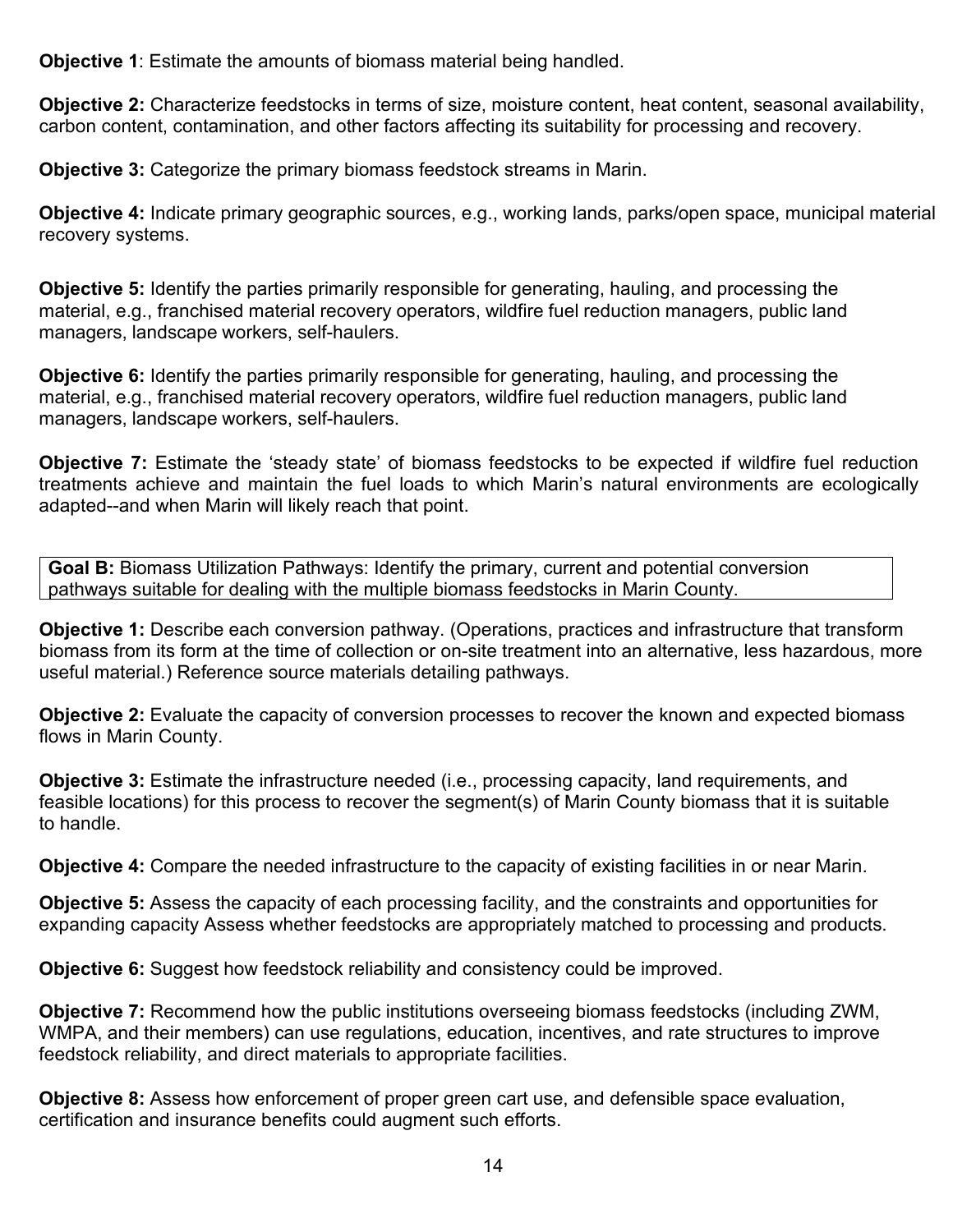**Objective 9**: Analyze how enforceable feedstock contracts between agencies, processors, and landowners or businesses could be used to create more stability in the market.

**Objective 10:** Summarize the products and services produced by each pathway.

**Objective 11:** Summarize the GHG emissions and carbon sequestration potential of each pathway, and any additional environmental issues, based on existing literature.

**Objective 12:** Based on these assessments, recommend the four most promising pathways suitable for Marin and warranting further assessment in this Study.

**Goal C:** Economic Analysis: Analyze economic feasibility and economic development potential of each of the four most suitable Marin biomass pathways.

**Objective 1:** Evaluate the capital and operating costs of each option, together with income from end products and services, such as the sale of electricity (e.g., via purchase agreements with local utilities or load-serving entities), biochar, compost, and other products. Evaluate the capital requirements in terms of land, equipment, and labor. Evaluate the revenue potential based on anticipated market prices, policy incentives, and estimated market size for recovery products.

**Objective 2:** Estimate the size of local and regional markets for end products, including potential market fluctuations and the potential for local marketing efforts to increase demand.

**Objective 3**: Identify additional revenues or funding, such as tipping fees, ratepayer fees, and state and federal grants.

**Objective 4:** Suggest approaches to financing upfront capital costs. (Include return on investment; bonds and tax measures; assessment districts; tax increment financing keyed to improved health of natural infrastructure; payments for ecosystem services; Avoided Wildfire Emissions or other carbon credits.

**Objective 5**: Identify potential changes to management methods, processing techniques, locations, and products that could yield cost savings, for example offsetting utility costs by generating electricity onsite to support operations.

**Objective 6:** Include how income could help reimburse recovery infrastructure investments, reduce tax and ratepayer costs, subsidize vegetation management, and/or support additional public benefits such as local economic development and GHG reductions.

**Objective 7**: Consider all possible ways that facilities and operations could pay for themselves and become selfsustaining.

**Objective 8:** Take into account potential siting issues, including land use, air quality, environmental and market constraints, as well as potential community impacts and environmental justice concerns.

**Objective 9**: Factor in SB1383 requirements that municipalities reduce organics going to landfills, and purchase biomass end products to support local markets.

**Objective 10:** Consider how other public policy objectives may limit or support the feasibility of each option. (Include CPUC BioMAT program, CARB Low Carbon Fuel Standard, and others.)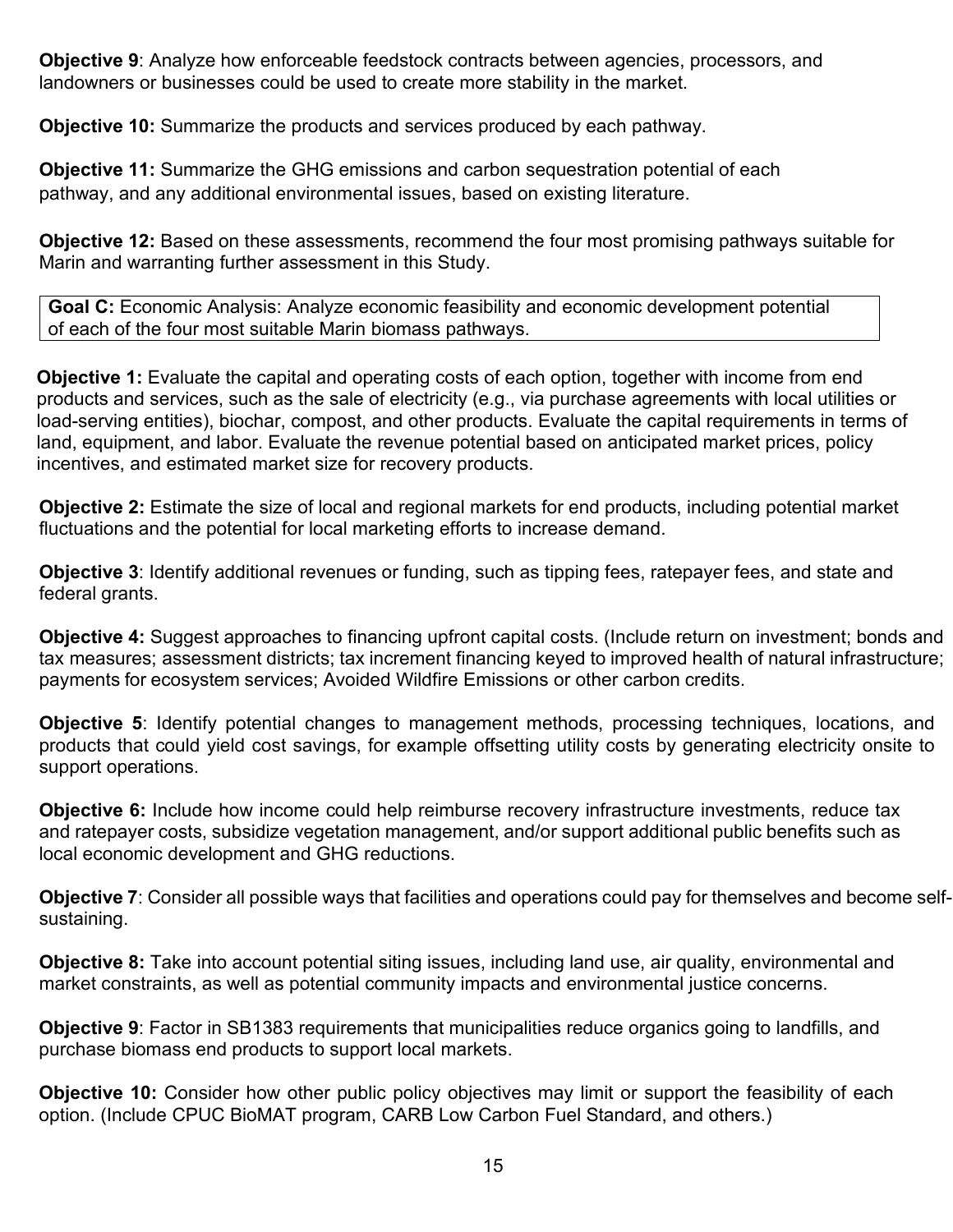**Objective 11:** Consider the integration of options into an economically and environmentally optimal market, including partnerships for shared use of facilities (e.g., sanitary district bio-digesters) or coordinated distribution of feedstocks among processors (e.g., sorting yards).

**Goal D:** Carbon Analysis: Analyze the GHG emissions and carbon sequestration potential of each of the four most suitable Marin biomass pathways.

**Objective 1:** Estimate GHG emissions from all segments of the biomass supply chain and processing operations. Include lifecycle assessments of biomass products.

**Objective 2:** Estimate carbon sequestration losses and gains, including the length of time that sequestration would be lessened or enhanced, and by what amounts. Include potential impacts from wildfire, as well as potential movement of carbon from the atmosphere to terrestrial sinks and the facilitation of regenerative biological growth. Include potential sequestration impacts and enhancements on natural, agricultural, and built environments.

**Objective 3:** Quantify carbon sequestration resources. Using the recently completed Marin Countywide Fine Scale Vegetation Map, lidar analysis, and targeted fieldwork, conduct a Marin-wide quantification and mapping of aboveground carbon and biomass, including soil carbon estimates, to establish baseline sequestration values (annual, aggregate, and projected), allow for change analysis, and identify opportunities to protect and enhance carbon sinks.

**Objective 4:** Identify potential changes to infrastructure, management methods, processing techniques, locations, and products that could yield GHG benefits. Include consideration of Ecologically Sound Practices developed for MWPA. Identify potential economic benefits from improved carbon management measures (e.g., carbon credits) and integrate these benefits into the Study's economic analysis of potential pathways.

**Objective 5:** Include quantification of GHG emission reduction from hazardous-fuel thinning practices, hauling and processing of green resources, and overall carbon sequestration gains and losses countywide, including benefits from avoided or lower severity wildfire in areas that are treated and from enhanced sequestration in agricultural soils and the built environment.

**Objective 6:** If possible, attribute these gains and losses to specific local jurisdictions so they can track them as part of Climate Action Plan implementation and annual GHG reporting.

**Objective 7:** Assess SB 1383 compliance requirements and implications for cities and towns. Describe how additional biomass flows from wildfire prevention projects could affect compliance, if not dealt with by alternative means.

**Goal E:** Recommended Pathways: Based on the previous tasks and guidance from the Steering Committee, recommend the most promising biomass conversion infrastructure, processes, and products for expansion, near term and longer term.

**Objective 1:** Which conversion infrastructure could be viably scaled or improved to better meet needs in the next three years? In the next five, ten, and 20 years?

**Objective 2:** What would be the GHG emission and sequestration benefits of each?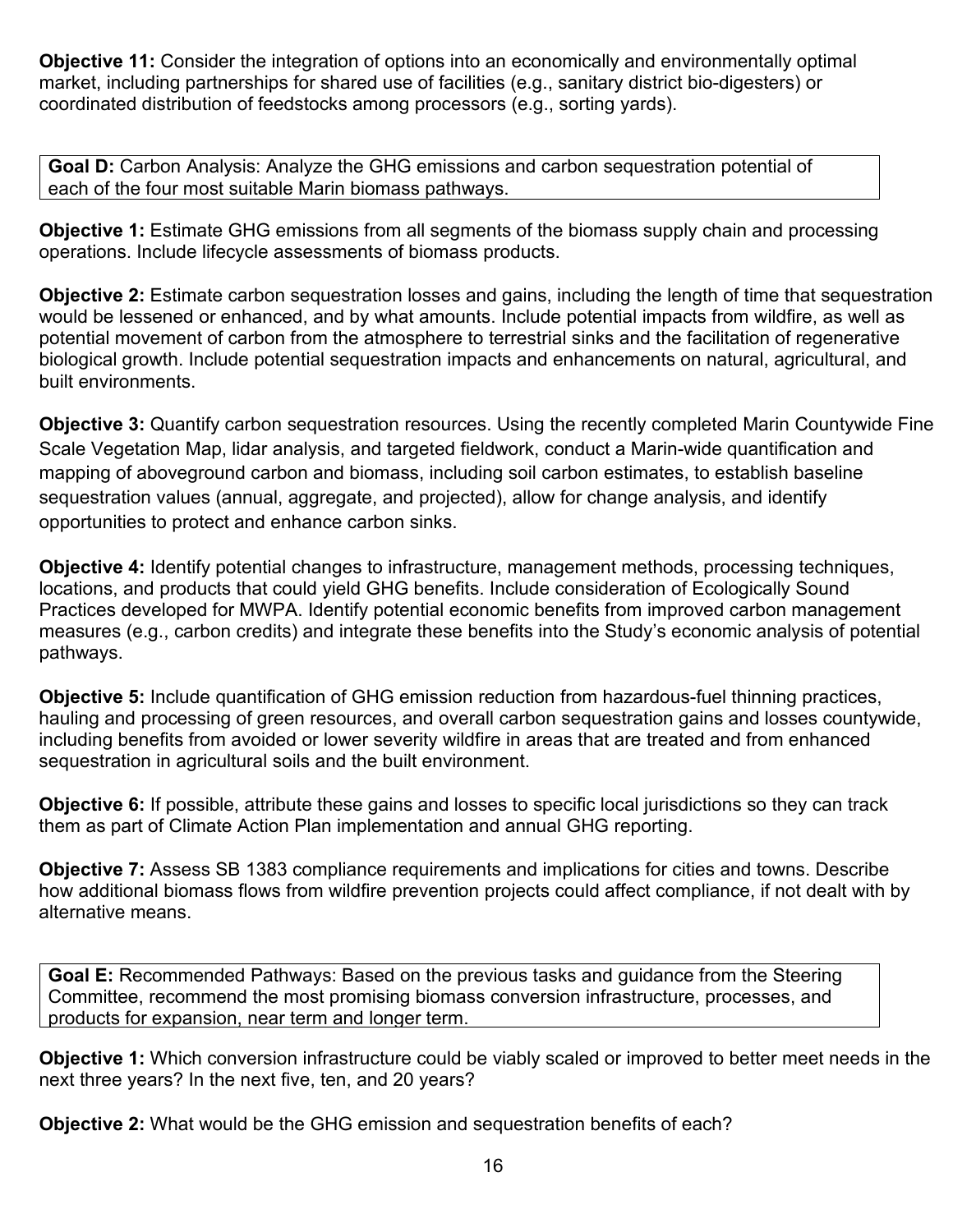**Objective 3:** What private sector entities might undertake these improvements and what would motivate their investments (e.g., Marin Sanitary Service, Waste Management, Inc., West Marin Compost, and others)? Estimate the cost of each infrastructure improvement recommended.

**Objective 4:** How much co-investment, coordinated contracting, or other support would be needed from the public sector? How could it be secured?

**Objective 5:** What would facilitate rapid permitting of expanded infrastructure? What legal or regulatory barriers confront deployment of recommended infrastructure, and how can these be resolved?

**Objective 6:** Provide recommendations for a more transparent, efficient, integrated, and climateresponsible organic resource management system, including near-term goals and strategies and potential longer-range projects to achieve those goals. What new organizations or changes to existing organizations would be helpful?

**Objective 7:** Discuss the potential applicability of these options and practices elsewhere in the urbanized coastal region of California.

### **Goals F and G. Summary Workshop and Technical**

**Objective 1:** Following completion of the Study, prepare and participate in a Summary Workshop presenting project results and recommendations to other counties in the region and statewide.

**Objective 2:** Following completion of the Study, the Consultant shall remain available as requested by the Project Manager to provide technical assistance and advice to selected stakeholders involved in the potential implementation of recommendations resulting from the Study.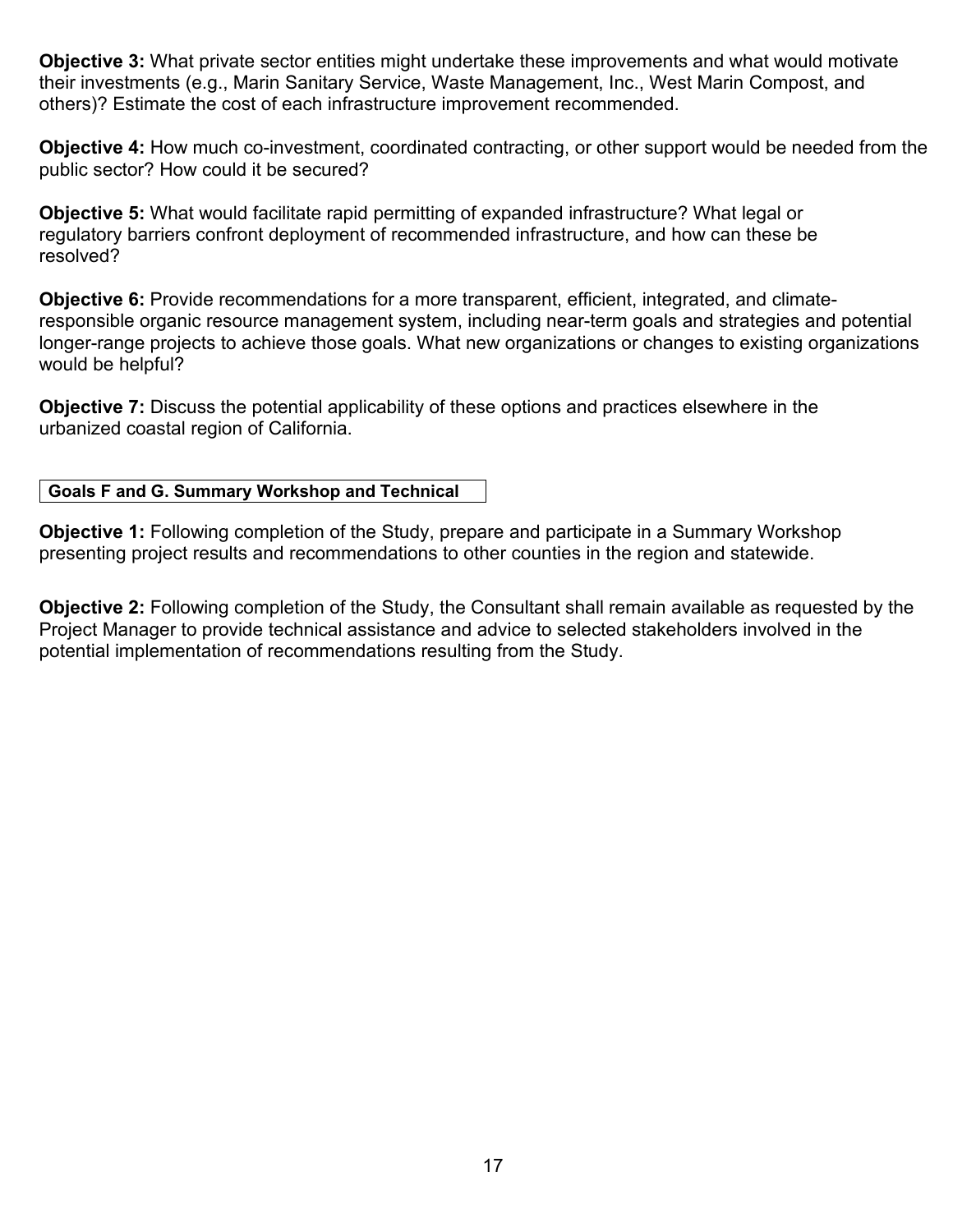# SCHEDULE OF DELIVERABLES

*List all items that will be delivered to the State under the proposed Scope of Work. Include all reports, including draft reports for State review, and any other Deliverables, if requested by the State and agreed* 

*to by the Parties.*

| Deliverables & Reports                       | Description                                                                                                                                                                                                                                                              | <b>Start Date</b> | Due Date |  |  |  |
|----------------------------------------------|--------------------------------------------------------------------------------------------------------------------------------------------------------------------------------------------------------------------------------------------------------------------------|-------------------|----------|--|--|--|
|                                              |                                                                                                                                                                                                                                                                          |                   |          |  |  |  |
| Progress Report PR-1                         | Quarterly Progress Reports to<br>OPR, updating on Project<br>progress.                                                                                                                                                                                                   | 1/31/22           | 3/31/22  |  |  |  |
| Progress Report PR-2                         |                                                                                                                                                                                                                                                                          | 4/1/22            | 6/30/22  |  |  |  |
| Progress Report PR-3                         |                                                                                                                                                                                                                                                                          | 7/1/22            | 9/30/22  |  |  |  |
|                                              |                                                                                                                                                                                                                                                                          |                   |          |  |  |  |
| Deliverable 1 (Goals A & B):                 |                                                                                                                                                                                                                                                                          |                   |          |  |  |  |
| A. Biomass<br>Feedstock<br>confirmation      | Assess the amounts, types, and<br>characterization of biomass<br>feedstocks collected (or treated)<br>in Marin, currently and projected,<br>including woody biomass and<br>green cart organics.                                                                          | 7/15/22           | 11/30/22 |  |  |  |
| <b>B.</b> Biomass<br>utilization<br>pathways | Identify the primary, current<br>and potential conversion<br>pathways suitable for dealing<br>with the multiple biomass<br>feedstocks in Marin County.                                                                                                                   |                   |          |  |  |  |
|                                              |                                                                                                                                                                                                                                                                          |                   |          |  |  |  |
| Progress Report PR-4                         |                                                                                                                                                                                                                                                                          | 10/1/22           | 12/31/22 |  |  |  |
| Progress Report PR-5                         |                                                                                                                                                                                                                                                                          | 1/1/23            | 3/31/23  |  |  |  |
| Deliverable 2 (Goals C & D):                 |                                                                                                                                                                                                                                                                          |                   |          |  |  |  |
| C. Economic Analysis<br>D. Carbon Analysis   | Analyze economic feasibility and<br>economic development potential<br>of each of the four most suitable<br>Marin biomass pathways.<br>Analyze the GHG emissions<br>and carbon sequestration<br>potential of each of the four<br>most suitable Marin biomass<br>pathways. | 12/1/22           | 4/13/23  |  |  |  |
| Progress Report PR-6                         |                                                                                                                                                                                                                                                                          | 4/1/23            | 6/30/23  |  |  |  |
| Deliverable 3 (Goal E):                      |                                                                                                                                                                                                                                                                          |                   |          |  |  |  |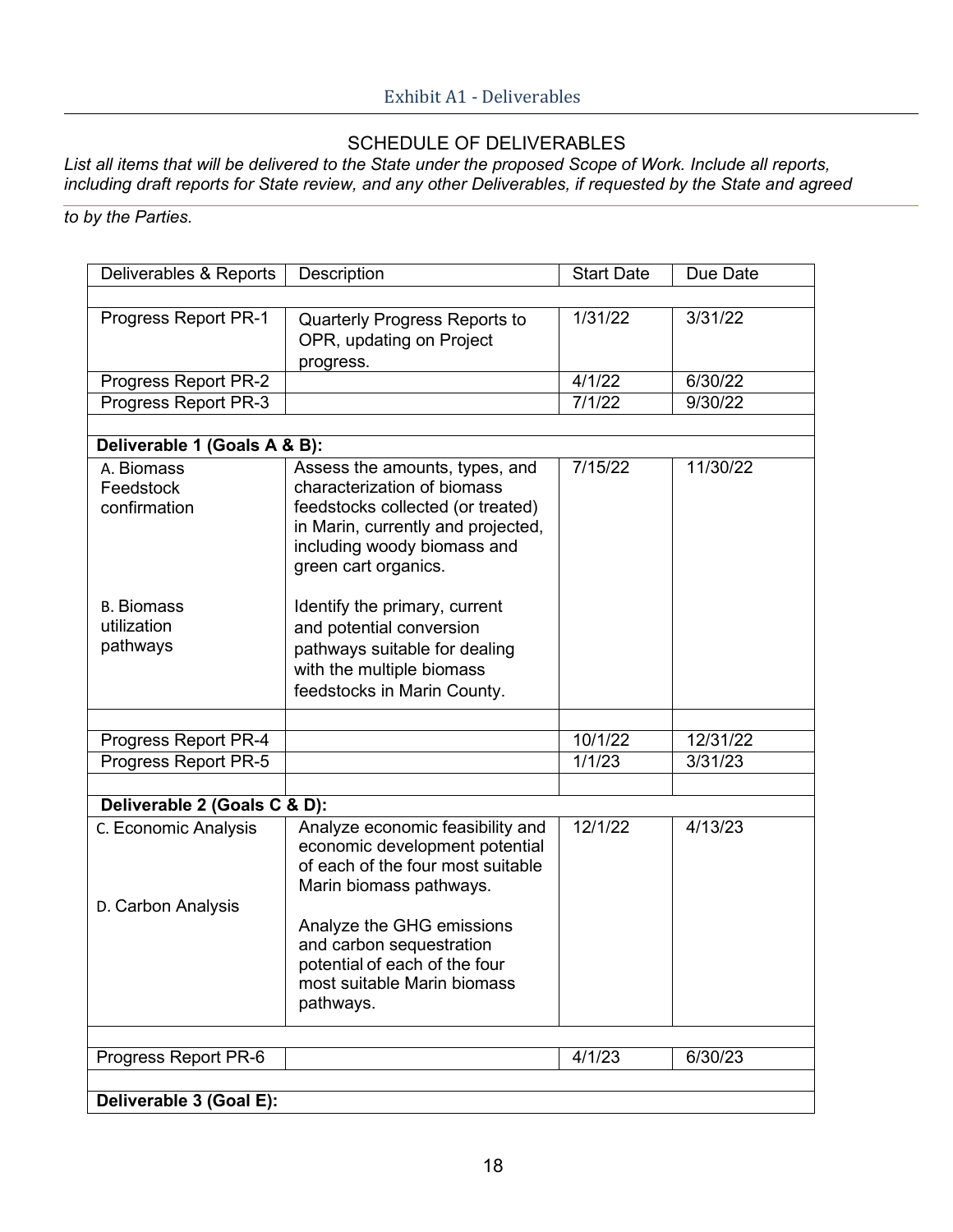| E. Recommended<br>pathways, practices<br>and infrastructure              | Based on the previous tasks<br>and guidance from the Steering<br>Committee, recommend the<br>most promising biomass<br>conversion infrastructure,<br>processes, and products for<br>expansion, near term<br>and longer term.                                           | 4/14/23  | 7/28/23  |
|--------------------------------------------------------------------------|------------------------------------------------------------------------------------------------------------------------------------------------------------------------------------------------------------------------------------------------------------------------|----------|----------|
|                                                                          |                                                                                                                                                                                                                                                                        |          |          |
| Progress Report PR-7                                                     |                                                                                                                                                                                                                                                                        | 7/1/23   | 9/30/23  |
|                                                                          |                                                                                                                                                                                                                                                                        |          |          |
| Deliverable 4 (Final Study):                                             |                                                                                                                                                                                                                                                                        |          |          |
| <b>Final Study</b>                                                       | Revised Final Study ready for<br>distribution.                                                                                                                                                                                                                         | 7/31/23  | 10/15/23 |
|                                                                          |                                                                                                                                                                                                                                                                        |          |          |
| Progress Report PR-8                                                     |                                                                                                                                                                                                                                                                        | 10/1/23  | 12/1/23  |
|                                                                          |                                                                                                                                                                                                                                                                        |          |          |
| Deliverable 5 (Goals F & E and Final Report)                             |                                                                                                                                                                                                                                                                        |          |          |
| F. Summary Workshop<br>G. Technical<br><b>Assistance Final</b><br>Report | Final Report on overall Marin<br><b>Biomass Project, including</b><br>lessons learned from process of<br>developing Study, results of<br>Summary Workshop, and<br>progress to date on Technical<br>Assistance towards<br>implementing recommendations<br>of the Study. | 10/16/23 | 4/30/24  |
|                                                                          |                                                                                                                                                                                                                                                                        |          |          |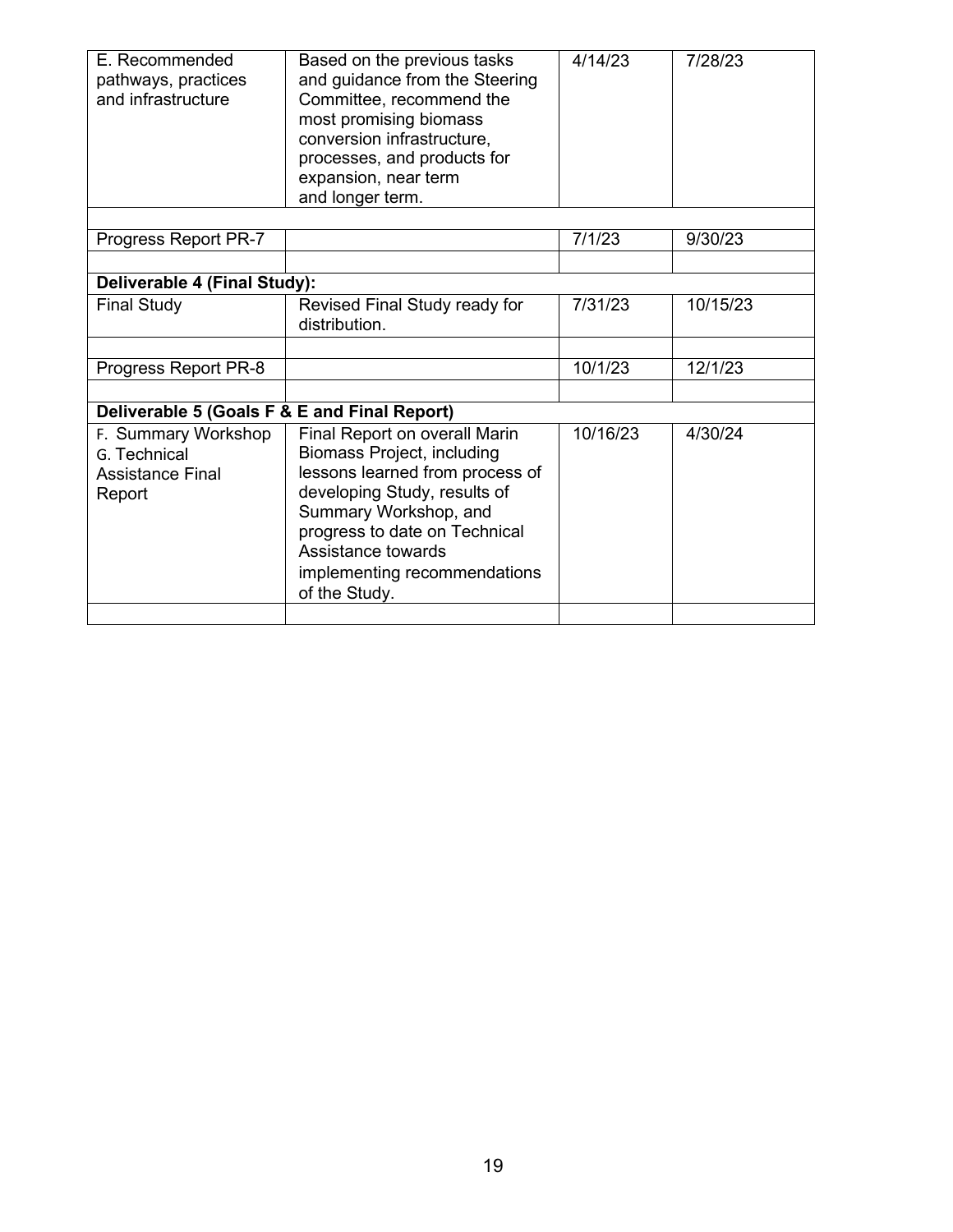## KEY PERSONNEL

*List Key Personnel as defined in the Agreement starting with the PI, by last name, first name followed by Co-PIs. Then list all other Key Personnel in alphabetical order by last name. For each individual listed include his/her name, institutional affiliation, and role on the proposed project. Use additional consecutively numbered pages as necessary.*

| Last Name, First Name      | <b>Institutional Affiliation</b> | Role on Project                                                                                                                                                                                                                                                                                                                                      |
|----------------------------|----------------------------------|------------------------------------------------------------------------------------------------------------------------------------------------------------------------------------------------------------------------------------------------------------------------------------------------------------------------------------------------------|
| <b>Project Lead</b>        |                                  |                                                                                                                                                                                                                                                                                                                                                      |
| Scolari, Nancy             | <b>Executive Director, MRCD</b>  | Overall administrative, supervisory, and<br>fiscal oversight of project. Review project<br>progress monthly with PM, Steering<br>Committee, and RCD Board. Review<br>draft and final Deliverables and Progress<br>Reports. Approve monthly invoice<br>submittals to OPR. Approve payments to<br>PM and Study Consultants.                            |
| <b>TBD Project Manager</b> | Consultant TPD by RFP            | The Project Manager will manage and<br>coordinate the overall Project, including<br>the Grant Agreement, Study Consultant<br>contract                                                                                                                                                                                                                |
|                            |                                  | and work products, and support of the<br>Marin Biomass Collaborative and<br>Steering Committee. The PM will do so in<br>a collaborative manner that helps build<br>cooperation among the public and private<br>stakeholders that oversee and operate<br>the biomass utilization economy, so that<br>optimal solutions can be quickly<br>implemented. |
| <b>Key Personnel</b>       |                                  |                                                                                                                                                                                                                                                                                                                                                      |
| Mollath, Darrylin          | Bookkeeper, MRCD                 | Monthly invoicing to OPR, payments<br>to consultants, and MRCD Board<br>financial reports. Annual audits.<br>Record keeping.                                                                                                                                                                                                                         |
| Albuquerque, Simone        | Program Manager, MRCD            | Project Manager recruitment and hiring<br>process, and related tasks, during first<br>two months of Project.                                                                                                                                                                                                                                         |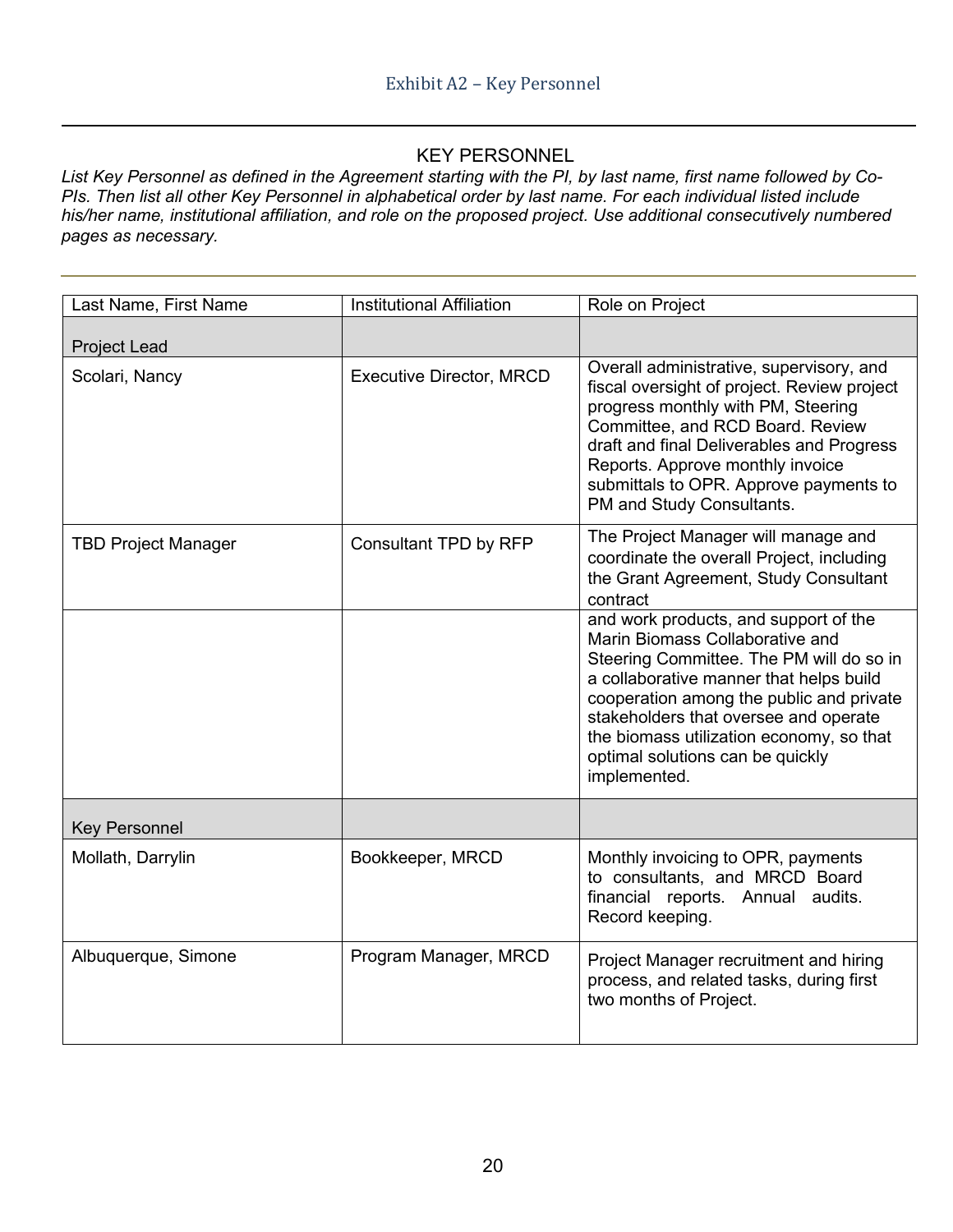| <b>TBD Biomass Study Consultant</b> | Consultant TBD by RFP                              | The Biomass Study Consultant will<br>complete a Marin Biomass Study to<br>analyze the wide range of existing and<br>potential pathways for processing<br>biomass and converting it into useful<br>products in ways that are both<br>economically sound and ecologically<br>responsible. The Consultant will also<br>provide Technical Assistance to<br>stakeholders on<br>implementing Study recommendations. |
|-------------------------------------|----------------------------------------------------|---------------------------------------------------------------------------------------------------------------------------------------------------------------------------------------------------------------------------------------------------------------------------------------------------------------------------------------------------------------------------------------------------------------|
|                                     |                                                    |                                                                                                                                                                                                                                                                                                                                                                                                               |
| <b>Other: Steering Committee</b>    |                                                    |                                                                                                                                                                                                                                                                                                                                                                                                               |
| Cole, Belle (Chair)                 | <b>Ecologically Sound Practices</b><br>Partnership | Advisory group appointed by MRCD.<br>Coordinates with PM; convenes and                                                                                                                                                                                                                                                                                                                                        |
| Carney, Bill                        | Sustainable San Rafael                             | consults with the broader Biomass                                                                                                                                                                                                                                                                                                                                                                             |
| Carstens, Chris                     | Carbo Culture                                      | Collaborative; reviews and recommends                                                                                                                                                                                                                                                                                                                                                                         |
| Creque, Jeffrey                     | Carbon Cycle Institute                             | MRCD approval of progress reports and                                                                                                                                                                                                                                                                                                                                                                         |
| Devine, Steve                       | Zero Waste Marin                                   | consultant deliverables prior to their<br>submittal to OPR.                                                                                                                                                                                                                                                                                                                                                   |
| George, Barbara                     | Organizing for Action Marin                        |                                                                                                                                                                                                                                                                                                                                                                                                               |
| Goines, Bruce                       | <b>Marin Wildfire Prevention</b><br>Authority      |                                                                                                                                                                                                                                                                                                                                                                                                               |
| Minikes, Larry                      | <b>Marin Conservation League</b>                   |                                                                                                                                                                                                                                                                                                                                                                                                               |
| White, Chad                         | <b>Air Quality and Climate</b><br>Management       |                                                                                                                                                                                                                                                                                                                                                                                                               |
|                                     |                                                    |                                                                                                                                                                                                                                                                                                                                                                                                               |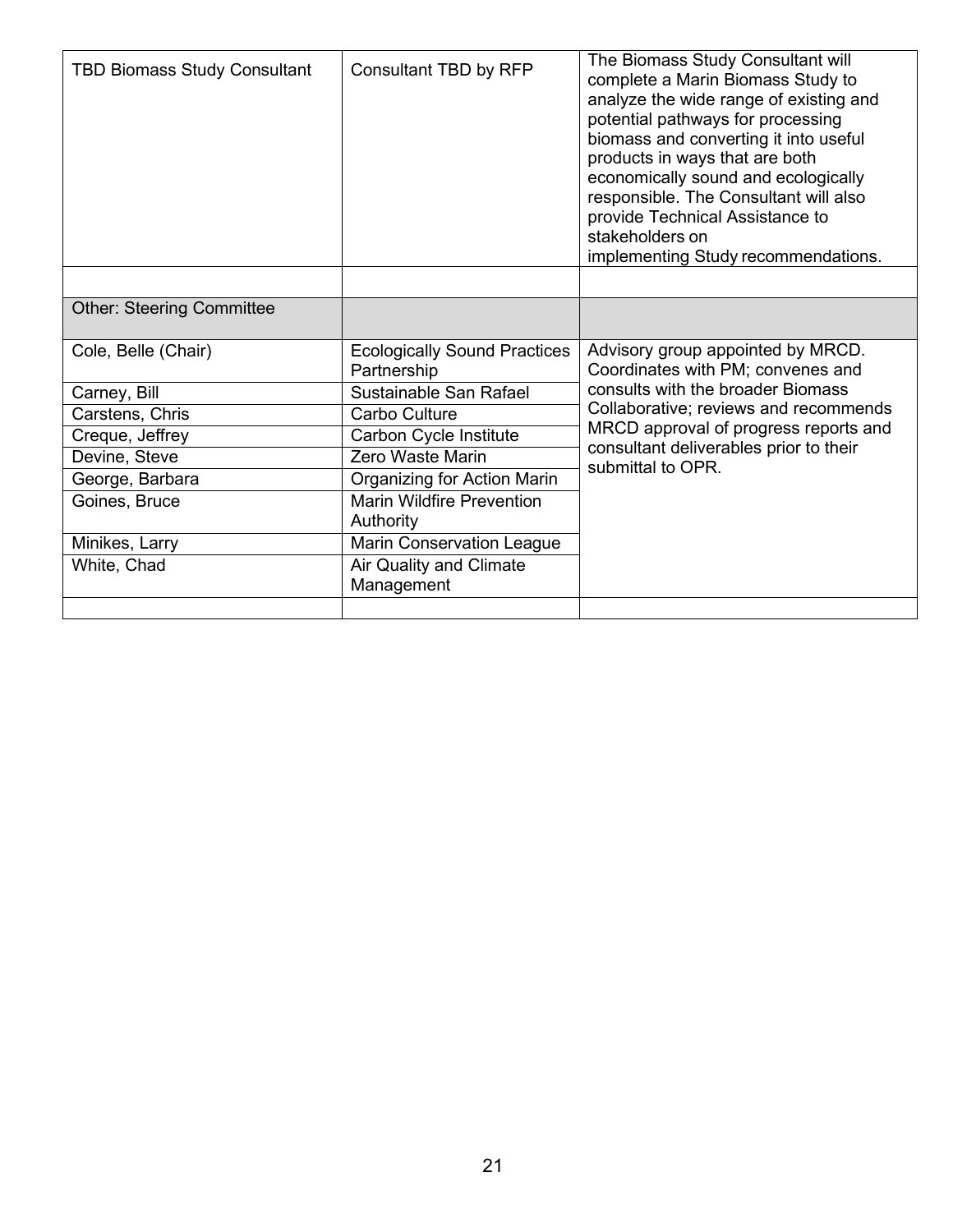## AUTHORIZED REPRESENTATIVES AND NOTICES

The following individuals are the authorized representatives for the State and the Grantee under this Agreement. Any official Notices issued under the terms of this Agreement shall be addressed to the Authorized Official identified below, unless otherwise identified in the Agreement.

| <b>State Agency Contacts</b> |                                                                                                                                    | Contact                                                        |                                                                                                                                                                                                    |
|------------------------------|------------------------------------------------------------------------------------------------------------------------------------|----------------------------------------------------------------|----------------------------------------------------------------------------------------------------------------------------------------------------------------------------------------------------|
| Research                     | Agency Name: Governor's Office of Planning &                                                                                       | s<br><b>Grantee Name: Marin Resource Conservation District</b> |                                                                                                                                                                                                    |
|                              | <b>Contract Project Manager (Technical)</b>                                                                                        |                                                                | <b>Principal Investigator</b>                                                                                                                                                                      |
| Name:                        | <b>Michael Maguire</b>                                                                                                             | Name:                                                          | Nancy Scolari, Executive Director                                                                                                                                                                  |
| Address:                     | Go'ernor's Office of Planning & Research<br>1400 Tenth Street<br>Sacramento, CA 95814                                              | Address:<br>x301                                               | <b>Marin Resource Conservation District</b><br>P.O. Box 1146<br>Point Reyes Station, CA<br>94956 Telephone: (415) 663-1170                                                                         |
| Fax:<br>Email:               | Telephone:: (916)990-5523<br><fax#, available="" if=""><br/>Michael.Maguire@opr.ca.ogv</fax#,>                                     | Fax:<br>available> Email:<br>rg                                | <fax#, if<br="">nancy@marinrcd.o<br/>Designees to certify invoices under Section 14 of<br/>Exhibit C on behalf of PI:<br/>1. <name>, <title>, <emailaddress></emailaddress></title></name></fax#,> |
|                              | <b>Authorized Official (contract officer)</b>                                                                                      | <b>Authorized Official</b>                                     |                                                                                                                                                                                                    |
| Name:                        | <b>Scott Morgan</b><br><b>Chief Deputy Director</b>                                                                                | Name:                                                          | Sally Gale, President                                                                                                                                                                              |
| Address:<br>Fax:<br>Email:   | <b>Administrative Services</b><br>1400 Tenth Street<br>Sacramento, CA 95814<br>Telephone: (916)322-2960<br>scott.morgan@opr.ca.gov | Address:<br>x301                                               | <b>Marin Resource Conservation District</b><br>P.O. Box 1146<br>Point Reyes Station, CA<br>94956 Telephone: (415) 663-1170                                                                         |
|                              |                                                                                                                                    | Fax:<br>available> Email:<br>rg                                | $<$ Fax#, if<br>nancy@marinrcd.o<br>Send notices to (if different):                                                                                                                                |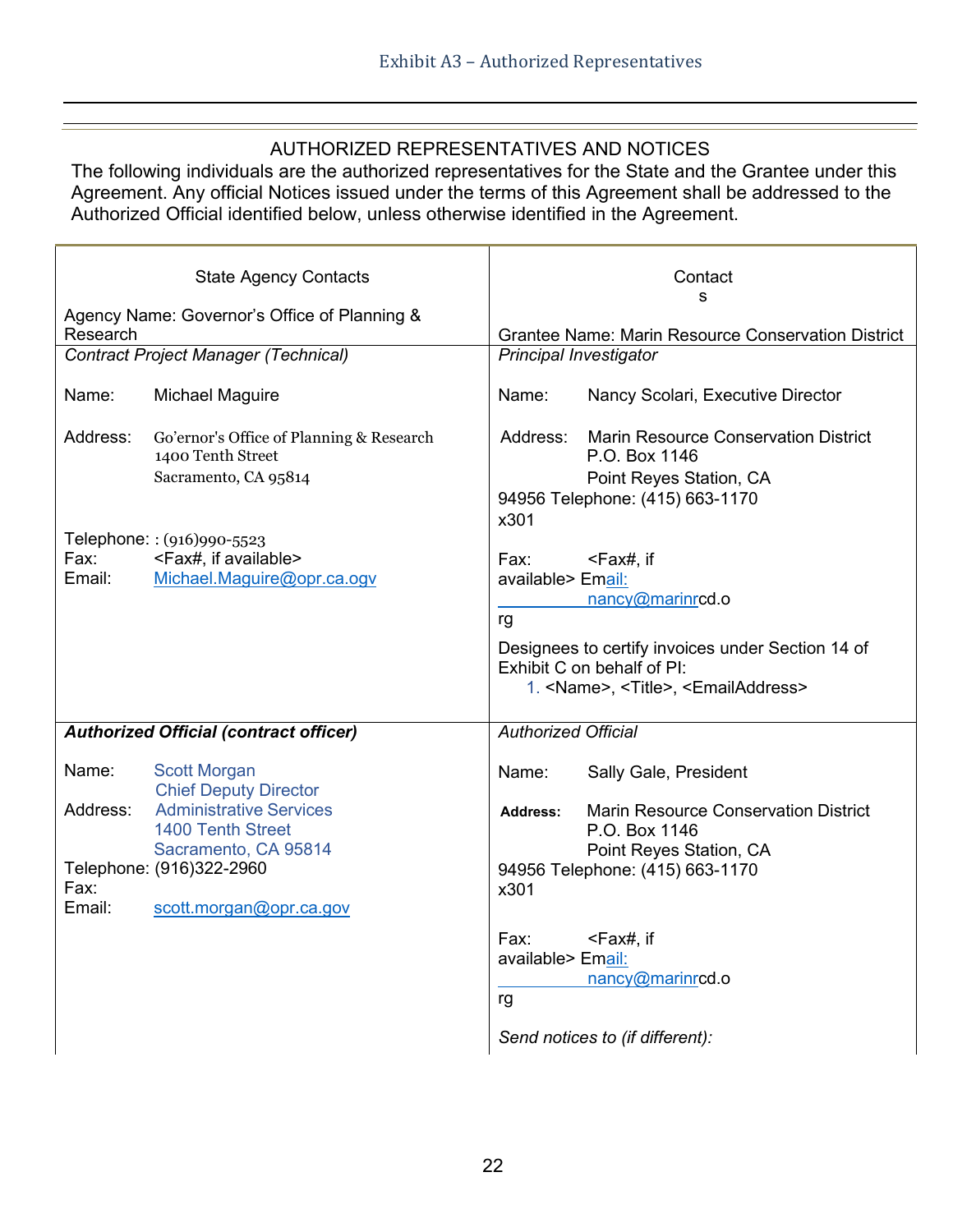|                                          |                                                                                                                  | Name:<br>Address:<br>above Telephone:<br>Same as above<br>Email: | Nancy Scolari<br>Executive<br><b>Director</b><br>Same as<br>same as above                                                                                                                                                                |
|------------------------------------------|------------------------------------------------------------------------------------------------------------------|------------------------------------------------------------------|------------------------------------------------------------------------------------------------------------------------------------------------------------------------------------------------------------------------------------------|
|                                          | <b>Administrative Contact</b>                                                                                    |                                                                  | <b>Administrative Contact</b>                                                                                                                                                                                                            |
| Name:                                    | <b>Gian Viggiano</b><br><b>Contract Officer</b>                                                                  | Name:                                                            | Nancy Scolari, Executive Director                                                                                                                                                                                                        |
| Address:                                 | <b>Administrative Services</b><br><b>1400 Tenth Street</b>                                                       |                                                                  | Address: Marin Resource Conservation                                                                                                                                                                                                     |
|                                          |                                                                                                                  | <b>District</b>                                                  | P.O. Box 1146                                                                                                                                                                                                                            |
| Telephone:<br>Fax:                       | Sacramento, CA 95814<br>(916) 716-9938                                                                           | x301                                                             | Point Reyes Station, CA<br>94956 Telephone: (415) 663-1170                                                                                                                                                                               |
| Email:                                   | gian.viggiano@opr.ca.gov                                                                                         | Fax: Fax:<br>available> Email:<br>rg                             | <fax#, if<br="">nancy@marinrcd.o</fax#,>                                                                                                                                                                                                 |
|                                          | <b>Financial Contact/Accounting</b>                                                                              |                                                                  | Authorized Financial Contact/Invoicing/Remittance                                                                                                                                                                                        |
| Name:                                    | <b>OPR Accounts Payable</b>                                                                                      | Name:                                                            | Darrylin Mollath, Bookkeeper                                                                                                                                                                                                             |
| Address:<br>Telephone:<br>Fax:<br>Email: | <b>Administrative Services</b><br><b>1400 Tenth Street</b><br>Sacramento, CA 95814<br>AccountsPayable@opr.ca.gov | Address:<br>x301                                                 | <b>Marin Resource Conservation District</b><br>P.O. Box 1146<br>Point Reyes Station, CA<br>94956 Telephone: (415) 663-1170                                                                                                               |
|                                          |                                                                                                                  | Fax:<br>Email:<br>g<br><b>Financial Contact:</b>                 | <fax#, available="" if=""><br/>darrylin@marinrcd.or<br/>Designees for invoice certification in accordance<br/>with Section 14 of Exhibit C on behalf of the<br/>1. <name>, <title>, <emailaddress></emailaddress></title></name></fax#,> |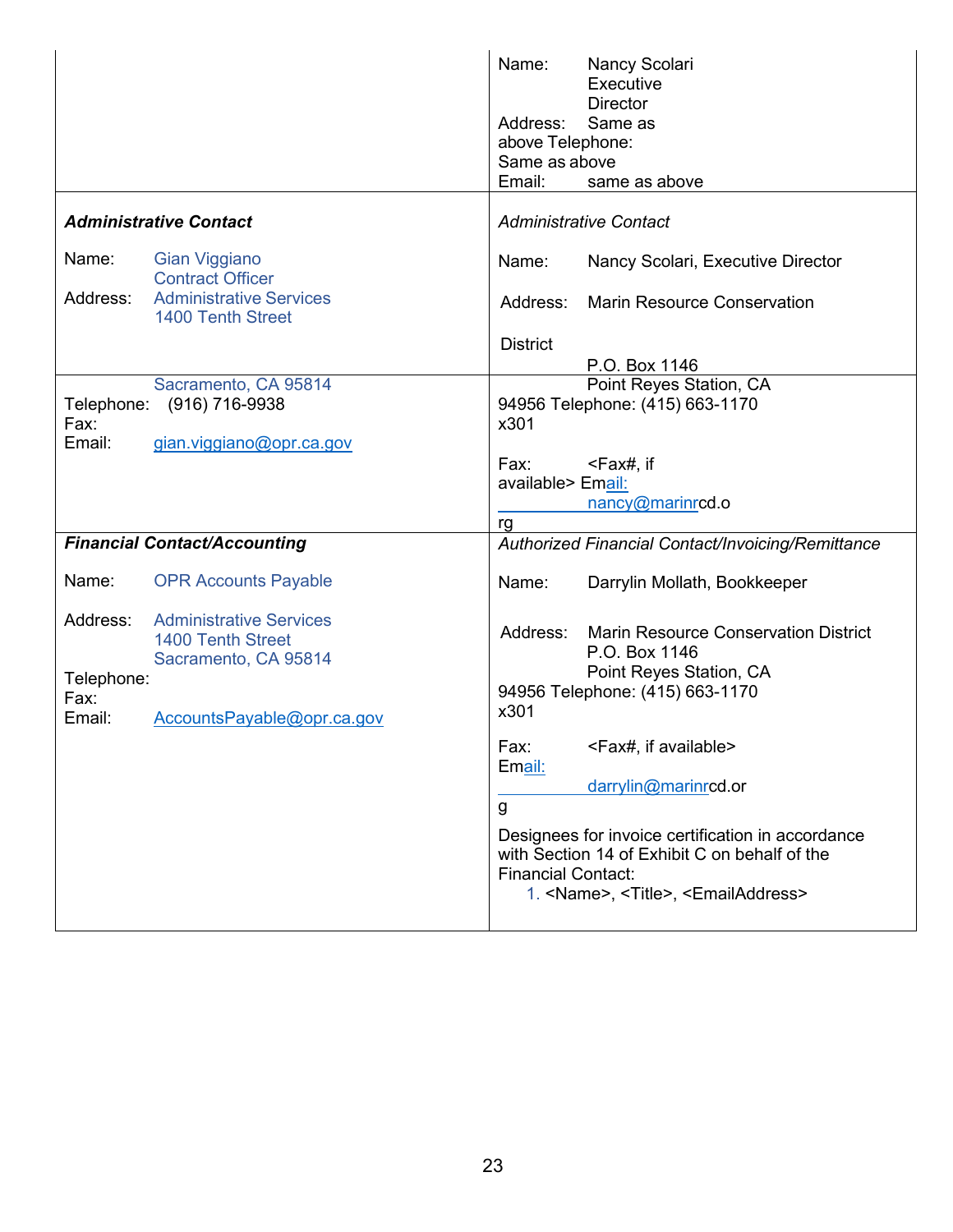# **Exhibit B** (12/31/21)

**Subawardee Name:**

**Principal Investigator (Last, Fir**

Marin Resource Conservation District (Marin Biomass Project) **st):** Scolari, Nancy

**Exhibit B2**

**From: 07/01/2021 07/01/2022 07/01/2023 To: 06/30/2022 06/30/2023 06/30/2024 BUDGET CATEGORY Year 1 Year 2 Year 3 TOTAL PERSONNEL:** *Salary and fringe benefits w/4% COLA.* **\$8,894 \$6,894 \$7,848 \$23,636** Nancy Scolari, ED | \$4,481 | \$4,660 | \$5,524 | \$14,664 Darrylin Mollah, Bookkeeper \$2148 \$2,234 \$2,324 \$6,706 Simone Albuquerque, Program Manager \$2,266 | \$0 \$0 | \$2,266 **TRAVEL -** *Expenses included in Consultant line items* \$0 \$0 \$0 \$0 \$0 **MATERIALS & SUPPLIES** *– Expenses included in Consultant line items* \$0 \$0 \$0 \$0 \$0 **CONSULTANT \$26,982 \$294,500 \$148,500 \$469,982** TBD, Project Manager – monthly/draft/final reports, manage consultant contracts, monthly RCD Board communications and biomass collaborative meetings, workshop presentation \$26,982 \$93,000 \$65,000 \$184,982 TBD, Biomass Study Consultant – study biomass market opportunities, analyze feedstock pathways for aggregation, conduct economic/carbon analysis, prepare Biomass Study recommendations, and provide Technical Assistance \$0 \$201,500 \$83,500 \$285,000 SUBRECIPIENT | \$0 | \$0 | \$0 | \$0 *Subject to IDC Calc* OTHER DIRECT COSTS (ODC) ODC #1: Subject  $\begin{array}{|c|c|c|c|c|c|}\n\hline\n\text{Compensation} & \text{\textbf{y}} & \begin{array}{c|c|c|c} \mathbb{S}0 & \mathbb{S}0 & \mathbb{S}0 \end{array} & \begin{array}{c} \text{\textbf{\textit{S}}0} & \begin{array}{c} \text{\textbf{\textit{S}}0} & \end{array} & \begin{array}{c} \text{\textbf{\textit{S}}0} & \end{array} & \begin{array}{c} \text{\textbf{\textit{S}}0} & \begin{array}{c} \text{\textbf{\textit{S}}0} & \end{array} & \begin{array}{c} \text{\textbf{\text$ ODC #2 **Y** | \$0 | \$0 | \$0 | \$0 ODC #3 **Y** | \$0 | \$0 | \$0 | \$0 ODC #4 **Y** | \$0 | \$0 | \$0 | \$0 **07/01/2021 to 06/30/2024 COMPOSITE SUBAWARDEE BUDGET FOR ENTIRE PROPOSED PROJECT PERIOD**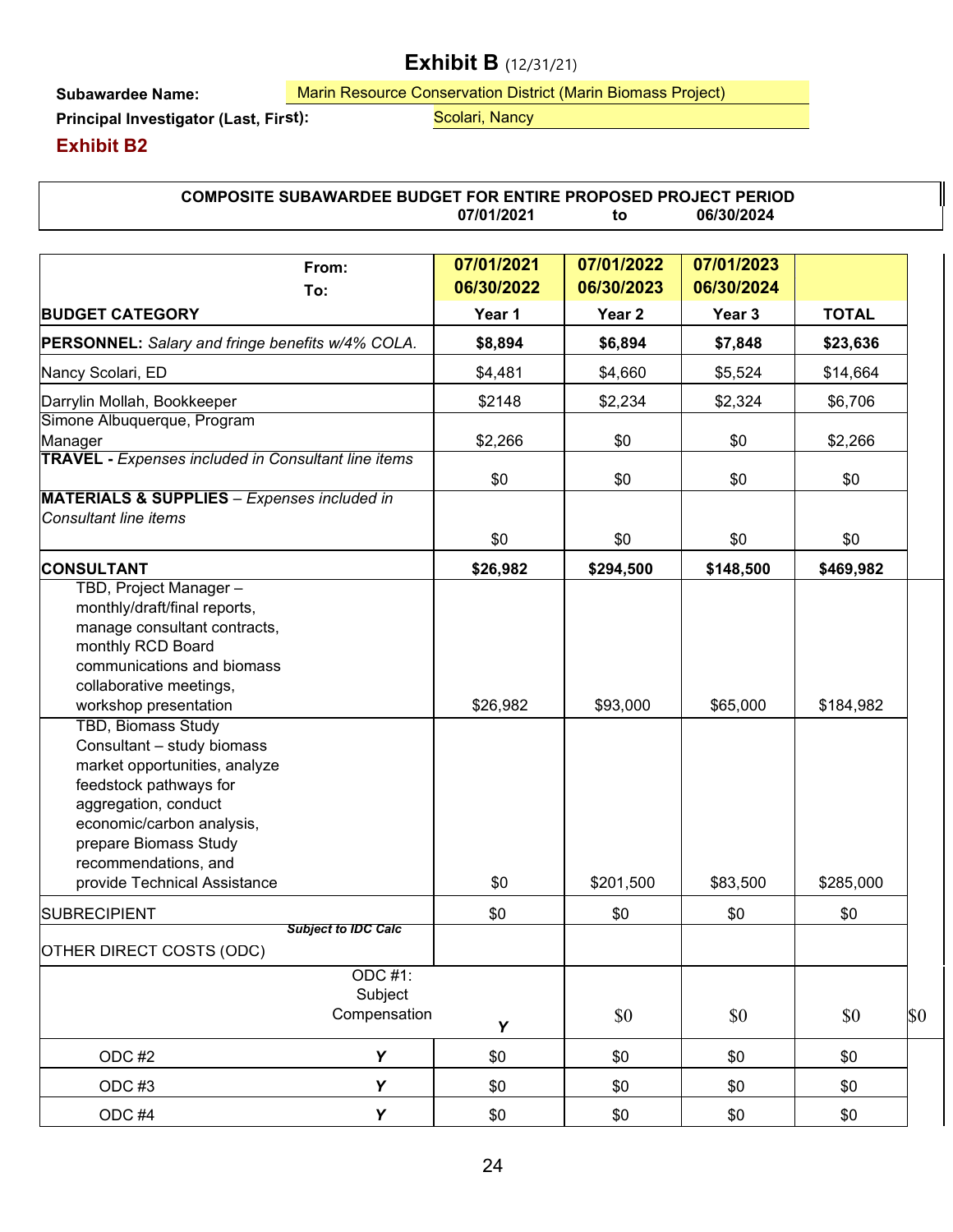| ODC#5                                                    |                                       | Y        | \$0                                  | \$0            | \$0            | \$0            |
|----------------------------------------------------------|---------------------------------------|----------|--------------------------------------|----------------|----------------|----------------|
| ODC#6                                                    |                                       | Υ        | \$0                                  | \$0            | \$0            | \$0            |
| <b>TOTAL</b><br><b>DIRECT</b><br><b>COSTS</b>            |                                       | \$35,876 | \$301,394                            | \$156,348      | \$493,618      |                |
| Indirect (F&A) Costs                                     | Rate<br>27% of MRCD<br>personnel cost | MTDC*    | <b>F&amp;A Base</b><br>80<br>\$2,401 | \$0<br>\$1,861 | \$0<br>\$2,119 | \$0<br>\$6,382 |
| <b>TOTAL COSTS</b><br><b>PER YEAR</b>                    |                                       | \$38,278 | \$303,255                            | \$158,467      |                |                |
| <b>TOTAL COSTS FOR PROPOSED</b><br><b>PROJECT PERIOD</b> |                                       |          |                                      |                | \$500,000      |                |

\* MTDC = Modified Total Direct Cost **JUSTIFICATION.** *See Exhibit B1 - Follow the budget justification instructions.*

| <b>Annual Budget</b>                                                                                              |   |
|-------------------------------------------------------------------------------------------------------------------|---|
| Flexibility (lesser of %                                                                                          |   |
| or Amount)                                                                                                        |   |
| Prior approval required for budget changes between approved budget categories<br>above the thresholds identified. | % |

| % |    | 10.00% |
|---|----|--------|
|   | or |        |

Prior approval required for budget changes between approved budget categories above the thresholds identified. **Amount** *\$10,000*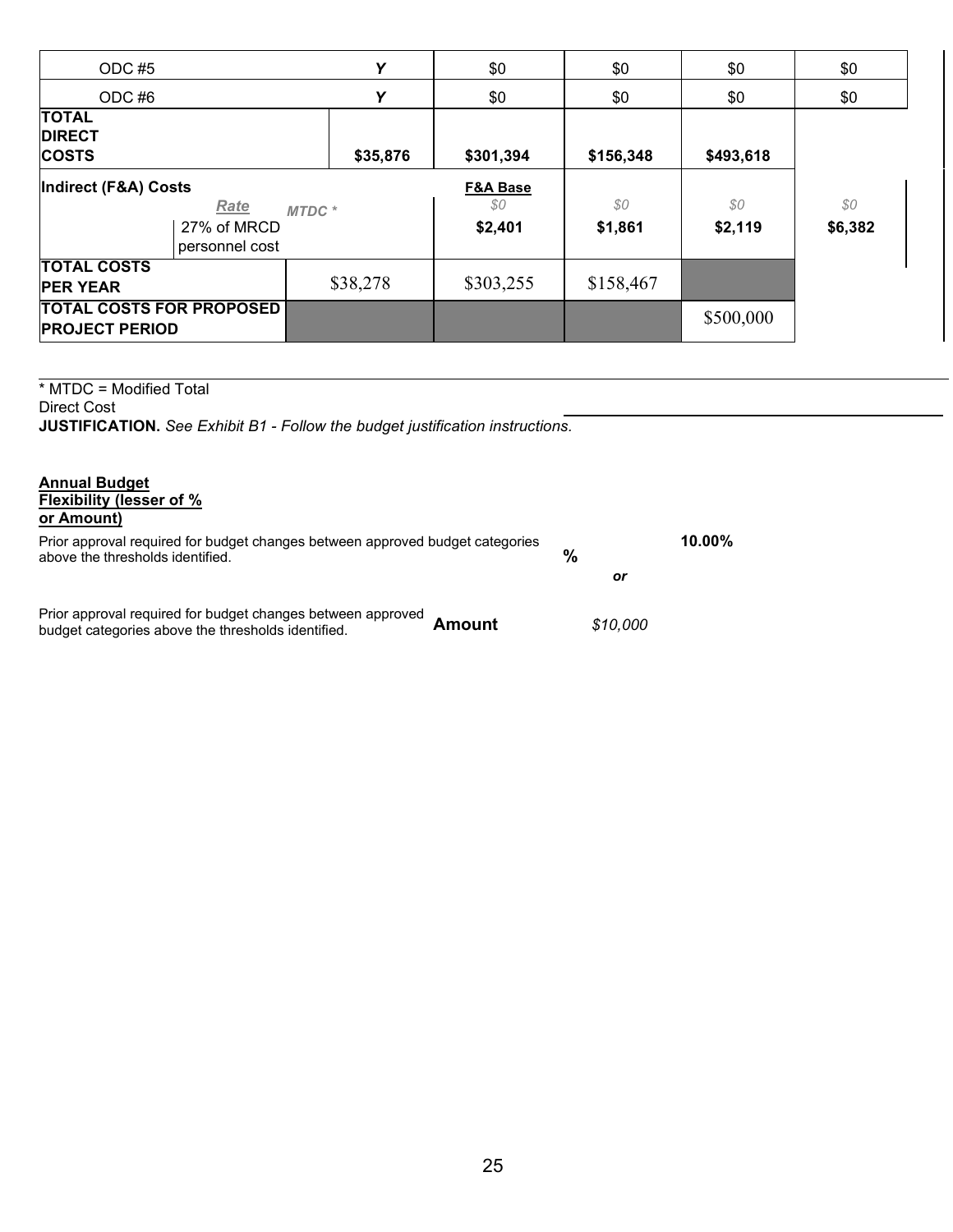### Exhibit B2

### Budget Justification

#### *The Budget Justification will include the following items in this format.*

#### **Personnel**

*Name. Starting with the Project Manager list the names of all known personnel who will be involved on the project for each year of the proposed project period. Include all collaborating investigators, individuals in training, technical and support staff or include as "to be determined" (TBD).*

*Role on Project. For all personnel by name, position, function, and a percentage level of effort (as appropriate), including "to- bedetermined" positions.*

| <b>BUDGET JUSTIFICATION FOR PERSONNEL</b> |                                                                              |                                  |  |  |
|-------------------------------------------|------------------------------------------------------------------------------|----------------------------------|--|--|
| Name, position                            | Function                                                                     | Calculations (% of effort, etc.) |  |  |
| Nancy Scolari,                            | Overall administrative, supervisory,                                         | 4-5% of position                 |  |  |
| <b>MRCD Executive Director</b>            | and fiscal oversight of project. Review<br>project progress monthly with PM, | FY 01-02:                        |  |  |
|                                           | Steering Committee, and RCD Board.                                           | 50hs x $$89.61/hr = $4,481$      |  |  |
|                                           | Review draft and final Deliverables                                          | FY02-03:                         |  |  |
|                                           | and Progress Reports. Approve                                                | 50hs x $$93.19$ /hr = $$4,660$   |  |  |
|                                           | monthly invoice submittals to OPR.<br>Approve payments to PM and Study       | FY03-04:                         |  |  |
|                                           | <b>Consultants</b>                                                           | 57hrs x $$96.92 = $5,524$        |  |  |
| Darrylin Mollath,                         | Monthly invoicing to OPR, payments                                           | 3-5% of position                 |  |  |
| <b>MRCD Bookkeeper</b>                    | to consultants, and MRCD Board                                               | FY 01-02:                        |  |  |
|                                           | financial reports. Annual audits.<br>Record keeping.                         | 45hs x $$47.74/hr = $2.148$      |  |  |
|                                           |                                                                              | FY02-03:                         |  |  |
|                                           |                                                                              | 45hs x $$49.65/hr = $2,234$      |  |  |
|                                           |                                                                              | FY03-04:                         |  |  |
|                                           |                                                                              | 45hrs x $$51.64+ = $2,324$       |  |  |
| Simone Albuquerque,                       | Project Manager recruitment and                                              | 2% of position in year 1         |  |  |
| <b>MRCD Program Manager</b>               | hiring process, and related tasks.                                           | 40hrs x $$56.64 = $2,266$        |  |  |
|                                           |                                                                              |                                  |  |  |

*Note: a) OPR will be notified of any unexpected personnel changes; the positions and total compensation amounts will hold steady.*

*b) Rates for each Fiscal Year include projected COLAs.*

#### **Travel**

*Itemize all travel requests separately by trip and justify in Exhibit B1. Provide the purpose, destination, travelers (name or position/role), and duration of each trip. Include detail on airfare, lodging and mileage expenses, if applicable. Should the application include a request for travel outside of the state of California, justify the need for those out-of-state trips separately and completely.*

See Consultant Costs below for Travel expenses.

#### **Materials and Supplies**

*Itemize materials supplies in separate categories. Include a complete justification of the project's need for these items. Theft sensitive equipment (under \$5,000) must be justified and tracked separately in accordance with State Contracting Manual Section 7.29.*

See Consultant Costs below for Materials and Supplies expenses.

#### **Equipment**

*List each item of equipment (greater than or equal to \$5,000 with a useful life of more than one year) with amount requested separately and justify each.*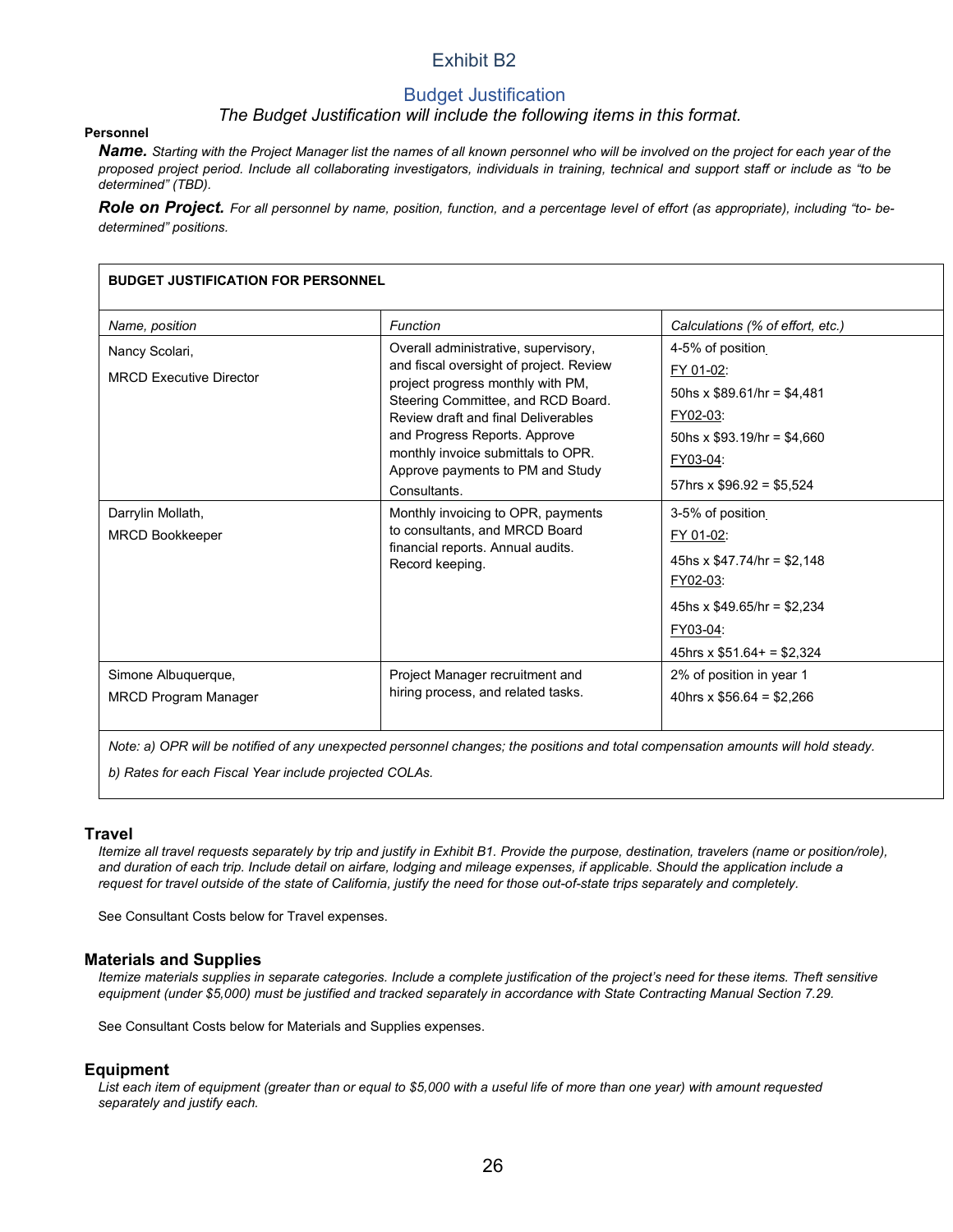#### **Consultant Costs**

*Consultants are individuals/organizations who provide expert advisory or other services for brief or limited periods and do not provide a percentage of effort to the project or program. Consultants are not involved in the scientific or technical direction of the project as a whole. Provide the names and organizational affiliations of all consultants. Describe the services to be performed, and include the number of days of anticipated consultation, the expected rate of compensation, travel, per diem, and other related costs.*

| <b>BUDGET JUSTIFICATION FOR CONSULTANTS</b> |                                                                                                                                                                                                                                                                                                                                                                                                                                                                         |  |  |
|---------------------------------------------|-------------------------------------------------------------------------------------------------------------------------------------------------------------------------------------------------------------------------------------------------------------------------------------------------------------------------------------------------------------------------------------------------------------------------------------------------------------------------|--|--|
|                                             |                                                                                                                                                                                                                                                                                                                                                                                                                                                                         |  |  |
| <b>Project Manager TBD</b>                  |                                                                                                                                                                                                                                                                                                                                                                                                                                                                         |  |  |
| Services & time:                            | Project Management services per Exhibit A2 above. (575 day duration, part-time)                                                                                                                                                                                                                                                                                                                                                                                         |  |  |
| Compensation:                               | Contract cost to be determined by competitive bid adhering to MRCD procedures. Estimated<br>@ \$175,000 total cost; \$7,500 per month through Study and Workshop phases (Goals A-F])<br>and \$4,500 per month for Technical Assistance phase (Goal G).<br>Project Manager payments will be based on hourly rates inclusive of all Contractor                                                                                                                            |  |  |
|                                             | compensation, benefits, profit, and overhead. Project Management services are expected to<br>be part-time.                                                                                                                                                                                                                                                                                                                                                              |  |  |
| Expenses:                                   | The Project Manager contract will include an additional \$9,982 for expenses necessary to<br>support the services, as follows:                                                                                                                                                                                                                                                                                                                                          |  |  |
|                                             | 1. Travel to biomass processing facilities and operations in Marin County and Northern<br>California to assess practices relevant to the Study, provide Technical Assistance<br>based on its recommendations, and support the Marin Biomass Collaborative.<br>a) 5,000 miles x $$0.56$ per mile = \$2,800.                                                                                                                                                              |  |  |
|                                             | b) Lodging for travel beyond the Bay Area, 4 nights x \$250/night = \$1,250<br>c) Per diem for travel outside the Bay Area. 5 days x $$55/day = $275$                                                                                                                                                                                                                                                                                                                   |  |  |
|                                             | Materials and supplies<br>2.<br>Computer supplies for printing materials. 25 months $x$ \$50/mo = \$1,250<br>a)<br>Workshop preparations, IT support. \$4,407<br>b)                                                                                                                                                                                                                                                                                                     |  |  |
| <b>Study Consultant TBD</b>                 |                                                                                                                                                                                                                                                                                                                                                                                                                                                                         |  |  |
| Services & time:                            | Preparation of the Marin Biomass Study and provision of Technical Assistance for implanting<br>its recommendations per the Scope of Work and Goals and Objectives set forth in Exhibit A<br>above. (368 days for Study, 139 days for Technical Assistance)                                                                                                                                                                                                              |  |  |
| Compensation:                               | Contract cost to be determined by competitive bid adhering to MRCD procedures. Estimated<br>@ \$280,000 total cost: \$220,000 for Study (Goals A-E) and \$60,000 for Workshop and<br>Technical Assistance phases (Goals F-G).                                                                                                                                                                                                                                           |  |  |
|                                             | Payments shall be inclusive of all Contractor compensation, benefits, profit, and overhead.                                                                                                                                                                                                                                                                                                                                                                             |  |  |
|                                             | During the Study phase of work, payments will be progress payments, based on the<br>percentage of work completed. During the Workshop and Technical Assistance phase,<br>payments shall be made on a Time and Materials basis (at hourly rates established In the<br>Study Consultant contract) for services authorized by the Project Manager.                                                                                                                         |  |  |
| Expenses:                                   | The Study Consultant contract will include an additional \$5,000 for expenses necessary to<br>support the services, as follows:                                                                                                                                                                                                                                                                                                                                         |  |  |
|                                             | 1. Travel to biomass processing facilities and operations in Marin County and Northern<br>California to assess practices relevant to the Study, provide Technical Assistance<br>based on its recommendations, and support the Marin Biomass Collaborative.<br>a) 5,000 miles x $$0.56$ per mile = \$2,800.<br>Lodging for travel beyond the Bay Area, 2 nights x \$250/night = \$500<br>b)<br>Per diem for travel outside the Bay Area. 3 days x \$55/day = \$165<br>C) |  |  |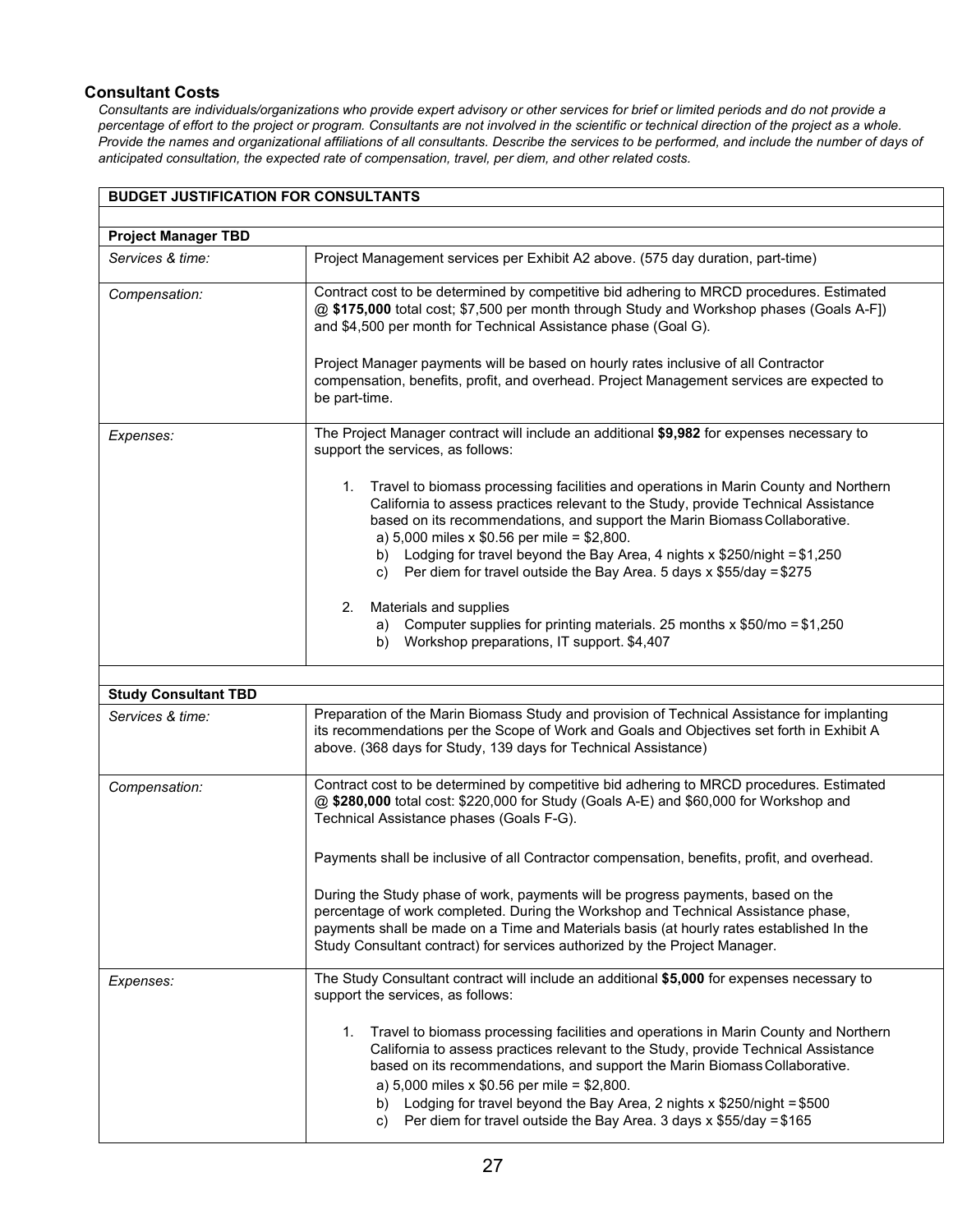|                       | 2.   | Materials and supplies                                                                                                                                                                                                                                                                                             |
|-----------------------|------|--------------------------------------------------------------------------------------------------------------------------------------------------------------------------------------------------------------------------------------------------------------------------------------------------------------------|
|                       |      | a) Printing and distribution of Final Study and associated materials. \$1,535.                                                                                                                                                                                                                                     |
| Notes on Consultants: | I.   | All services and expenses require prior authorization by the Project Manager and/or<br><b>MRCD Executive Director</b>                                                                                                                                                                                              |
|                       | ii.  | Consultant contracts will require prior authorization in writing by OPR for any<br>purchase order or subcontract exceeding \$2,500 for any articles, supplies,<br>equipment of services. Three competitive quotations should be submitted or<br>adequate justification provided for the absence of bidding.        |
|                       | iii. | Consultant contracts shall specify that the rates of reimbursement for necessary<br>traveling expenses and per diem shall be in accordance with the rates of CalHR for<br>comparable classes and that no travel outside California shall be reimbursed unless<br>prior written authorization is obtained from OPR. |
|                       | iv.  | Consultant contracts shall require the contractor to maintain books, records,<br>documents, and other evidence pertaining to reimbursable costs and any matching<br>costs and expenses and to hold them available for audit and inspection by the State<br>for three years.                                        |
|                       |      |                                                                                                                                                                                                                                                                                                                    |

#### **Subawardee (Consortium/Subrecipient) Costs**

*Each participating consortium organization must submit a separate detailed budget for every year in the project period in Exhibit B2 Subcontracts. Include a complete justification for the need for any subawardee listed in the application.*

#### **Other Direct Costs**

*Itemize any other expenses by category and cost. Specifically justify costs that may typically be treated as indirect costs. For example, if insurance, telecommunication, or IT costs are charged as a direct expense, explain reason and methodology.*

#### **Rent**

*If the Scope of Work will be performed in an off- facility rented from a third party for a specific project or projects, then rent may be charged as a direct expense to the award.*

#### **Indirect (F&A) Costs**

*Indirect costs are calculated in accordance with the budgeted indirect cost rate in Exhibit B.* The Marin RCD's 27% federally approved indirect cost rate is approved by the Department of the Interior and found here at the following link: https://marinresourceconservationdistr.box.com/s/i3fwv65etzna5v9sxyyyp828iys9jvae . This rate has been approved by other state agencies such as Ca. Dept. of Fish and Wildlife and Ca. State Water Resources Control Board. Additional IDCR detail is available upon request.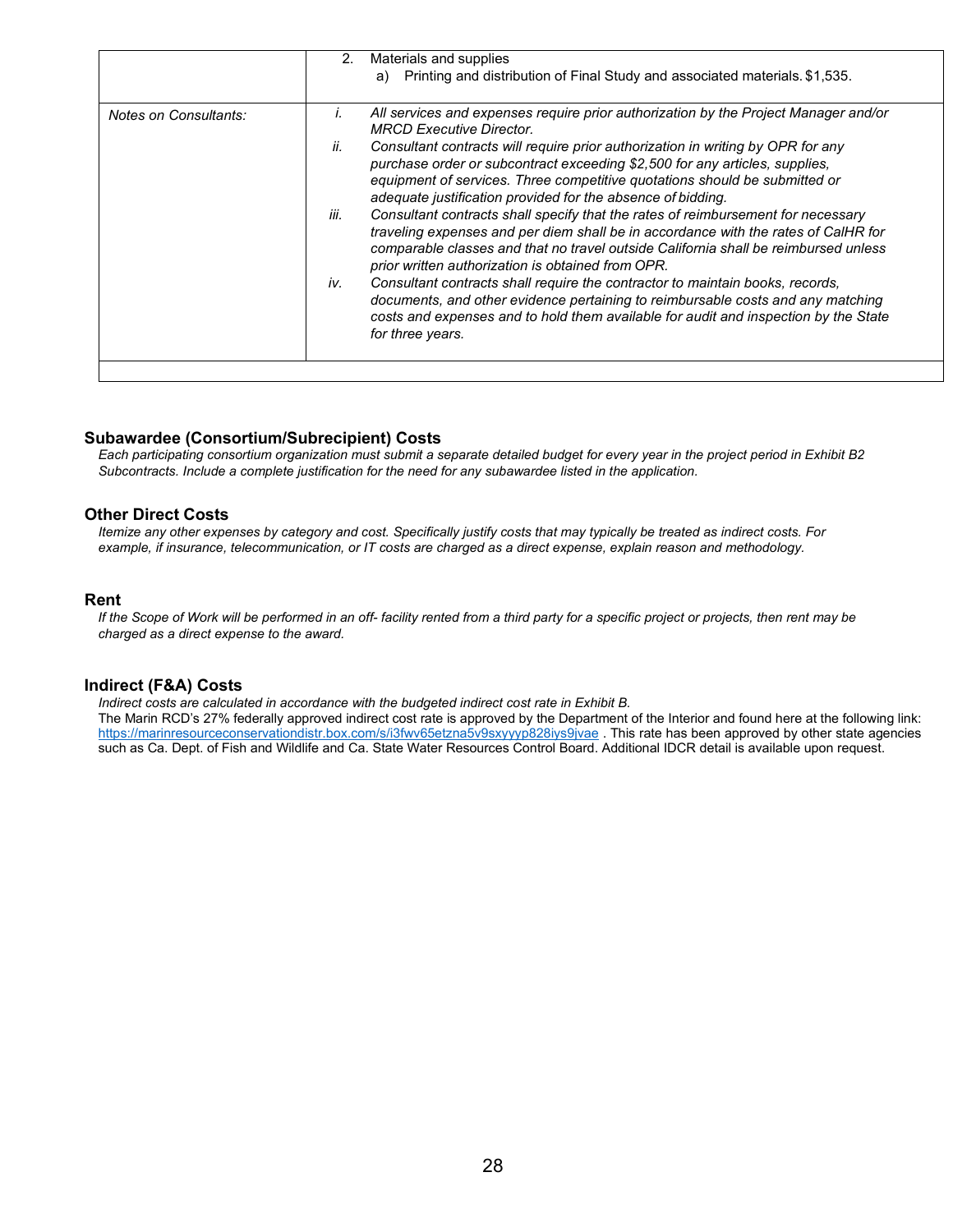### **Attachment B**

**Contract Log #**

#### **Marin Resource Conservation District Professional Services Contract**

**THIS AGREEMENT** is made and entered into this day of by and between the MARIN RESOURCE CONSERVATION DISTRICT, hereinafter referred to as "MRCD" and , hereinafter referred to as "Contractor."

### **RECITALS:**

**WHEREAS,** MRCD desires to retain Contractor to provide the following services, more specifically described in **Exhibit A** attached hereto and by this reference made a part hereof:

**WHEREAS,** Contractor warrants that it is qualified and competent to render the aforesaid services;

**NOW, THEREFORE,** for and in consideration of the agreement made, and the payments to be made by MRCD, the parties agree to the following:

### **1. SCOPE OF SERVICES:**

Contractor agrees to provide all of the services described in **Exhibit A** attached hereto and by this reference made a part hereof.

#### **2. FURNISHED SERVICES**:

The MRCD agrees to:

- A. Make available all pertinent data and records for review.<br>B. Provide general bid and contract forms and special provis
- Provide general bid and contract forms and special provisions format when needed.

#### **3. FEES**:

The fees for furnishing services under this Contract shall be based on the rate schedule which is attached hereto as **Exhibit B** and by this reference incorporated herein. Said fees shall remain in effect for the entire term of the contract.

### **4. MAXIMUM COST TO MRCD**:

In no event will the cost to MRCD for the services to be provided herein exceed the maximum sum of \$\_\_\_\_\_\_\_\_\_\_\_\_\_(\_\_\_\_\_\_\_\_\_\_\_\_ dollars and \_\_\_\_\_ cents) including direct non-salary expenses.

### **5. PAYMENT**: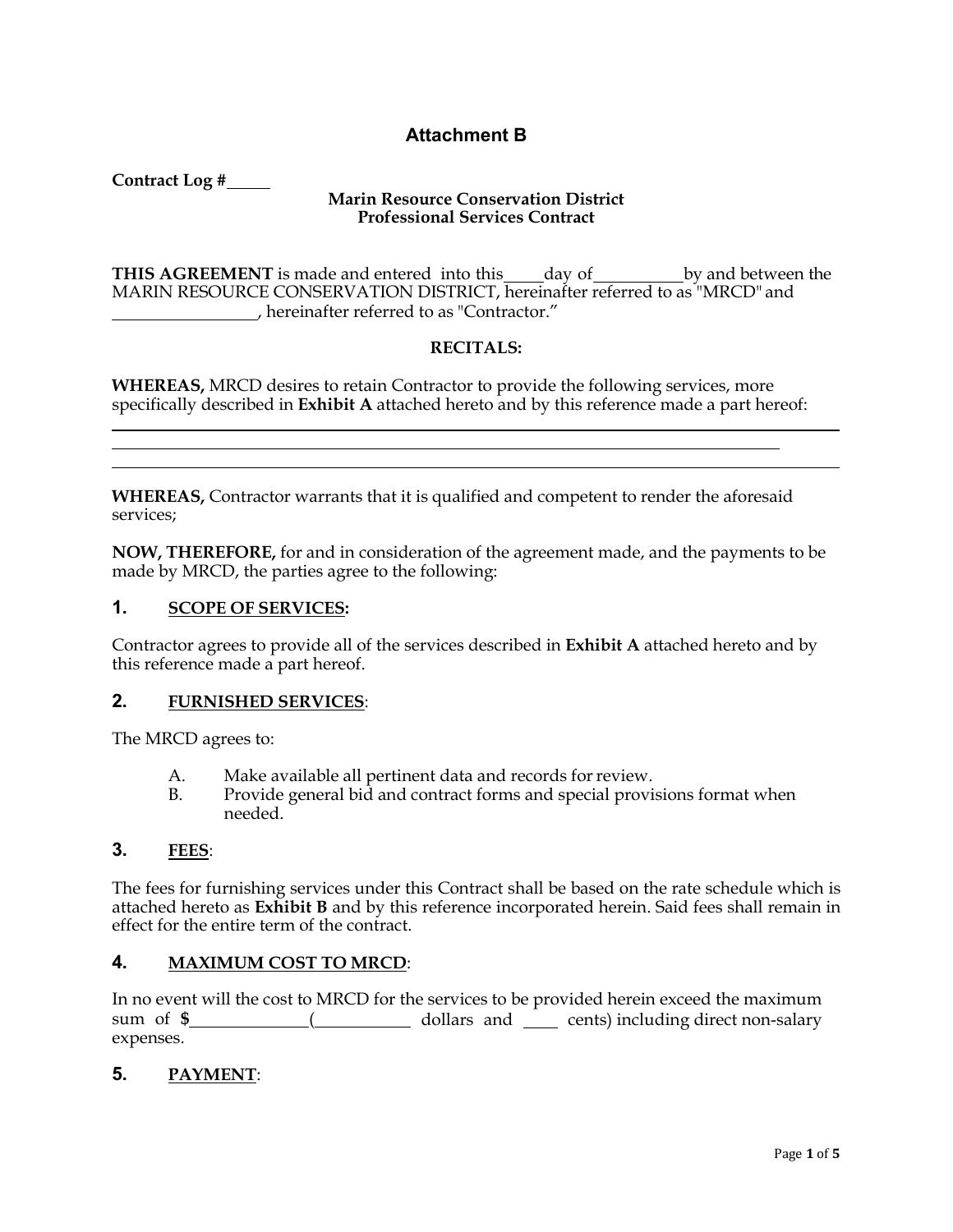The fees for services under this Contract shall be due as set forth in **Exhibit B**. MRCD shall retain ten percent (10%) of the final contract amount, which shall be due upon completion and acceptance by MRCD of the work or termination of this Contract.

The source of funding by the MRCD for this work shall be: . This Agreement is subject to the terms and conditions negotiated between the MRCD and Agreement No. which is attached and incorporated herein as **Exhibit D** forreference.

### **6. CONTRACT PERFORMANCE TIME:**

.

All the work required by this Contract shall be completed and ready for acceptance no later than

### **7. INSURANCE:**

The Contractor shall maintain a commercial general liability insurance policy in the amount of one million dollars (\$1,000,000). Where the services to be provided under this Contract involve or require the use of any type of vehicle by Contractor in order to perform said services, Contractor shall also provide comprehensive business or commercial automobile liability coverage including non-owned and hired automobile liability in the amount of \$1,000,000. Said policies shall remain in force through the life of this Contract and shall be payable on a "per occurrence" basis unless MRCD specifically consents to a "claims made" basis. The MRCD shall be named as an additional insured on the commercial general liability policy. The insurer shall supply a certificate of insurance with endorsements signed by the insurer evidencing such insurance to MRCD prior to commencement of work, and said certificate with endorsement shall provide for ten (10) day advance notice to MRCD of any termination or reduction in coverage.

#### **By initialing in the space provided, Contractor warrants that the services to be provided under this Contract do not require the use of any type of vehicle by Contractor.**

In addition, Contractor may be required to carry errors and omissions insurance or professional liability or malpractice insurance. If such insurance is required, it shall be set forth on **Exhibit C**  attached hereto.

Nothing herein shall be construed as a limitation of Contractor's liability, and Contractor shall indemnify and hold the MRCD harmless and defend the MRCD against any and all claims, damages, losses and expense that may arise by reason of the Contractor's negligent actions or omissions. MRCD agrees to timely notify Contractor of any negligence claim.

Failure to provide and maintain the insurance required by this contract will constitute a material breach of the agreement. In addition to any other available remedies, MRCD may suspend payment to the Contractor for any services provided during any time that insurance was not in effect and until such time as the Contractor provides adequate evidence that Contractor has obtained the required coverage.

#### **8. WORKER'S COMPENSATION:**

The Contractor acknowledges that it is aware of the provisions of the Labor Code of the State of California which require every employer to be insured against liability for worker's compensation or to undertake self-insurance in accordance with the provisions of that Code, and it certifies that it will comply with such provisions before commencing the performance of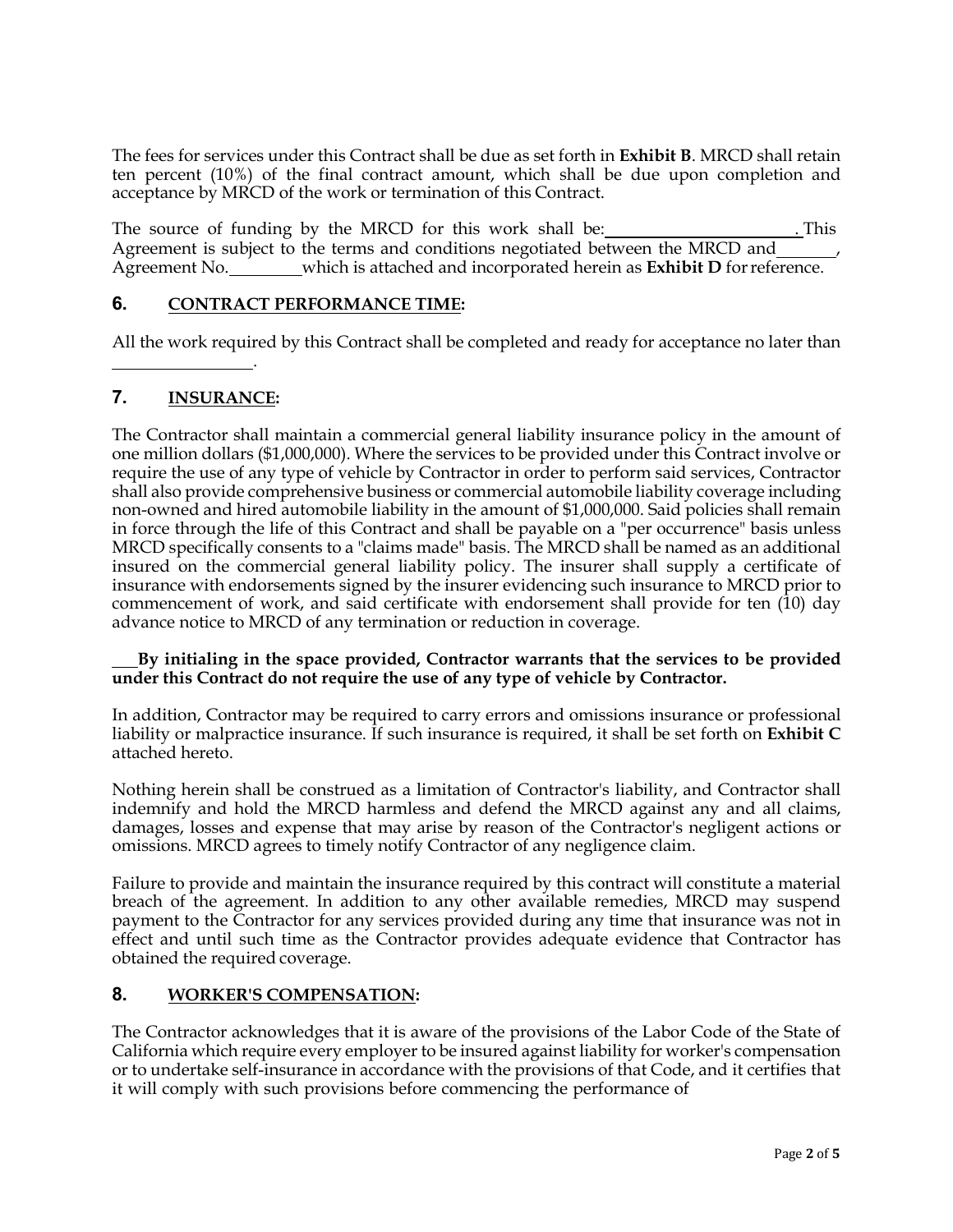the work of this Contract. If Contractor has employees, a copy of the certificates evidencing such insurance shall be provided to MRCD prior to commencement of work.

#### **By initialing in the space provided, Contractor warrants that no employees will be used in providing the services under this Contract.**

#### **9. NONDISCRIMINATORY EMPLOYMENT:**

Contractor and/or any permitted subcontractor, shall not unlawfully discriminate against any individual based on race, color, religion, nationality, sex, sexual orientation, age or condition of disability. Contractor and/or any permitted subcontractor understands and agrees that Contractor and/or any permitted subcontractor is bound by and will comply with the nondiscrimination mandates of all Federal, State and local statutes, regulations and ordinances.

#### **10. SUBCONTRACTING**:

The Contractor shall not subcontract nor assign any portion of the work required by this Contract without prior written approval of the MRCD except for any subcontract work identified herein.

#### **11. ASSIGNMENT:**

The rights, responsibilities and duties under this Contract are personal to the Contractor and may not be transferred or assigned without the express prior written consent of the MRCD.

#### **12. LICENSING AND PERMITS:**

The Contractor shall maintain the appropriate licenses throughout the life of this Contract. Contractor shall also obtain any and all permits which might be required by the work to be performed herein.

#### **13. BOOKS OF RECORD AND AUDIT PROVISION:**

Contractor shall maintain on a current basis complete books and records relating to this Contract. Such records shall include, but not be limited to, documents supporting all bids, all income and all expenditures. The books and records shall be original entry books with a general ledger itemizing all debits and credits for the work on this Contract. In addition, Contractor shall maintain detailed payroll records including all subsistence, travel and field expenses, and canceled checks, receipts and invoices for all items. These documents and records shall be retained for at least three years from the completion of this contract. Contractor will permit MRCD to audit all books, accounts or records relating to this Contract or all books, accounts or records of any business entities controlled by Contractor who participated in this Contract in any way. Any audit may be conducted on Contractor's premises or, at MRCD's option, Contractor shall provide all books and records within a maximum of fifteen (15) days upon receipt of written notice from MRCD. Contractor shall refund any moneys erroneously charged. If MRCD ascertains that it has been billed erroneously by Contractor for an amount equaling 5% or more of the original bid, Contractor shall be liable for the costs of the audit in addition to any other penalty to be imposed.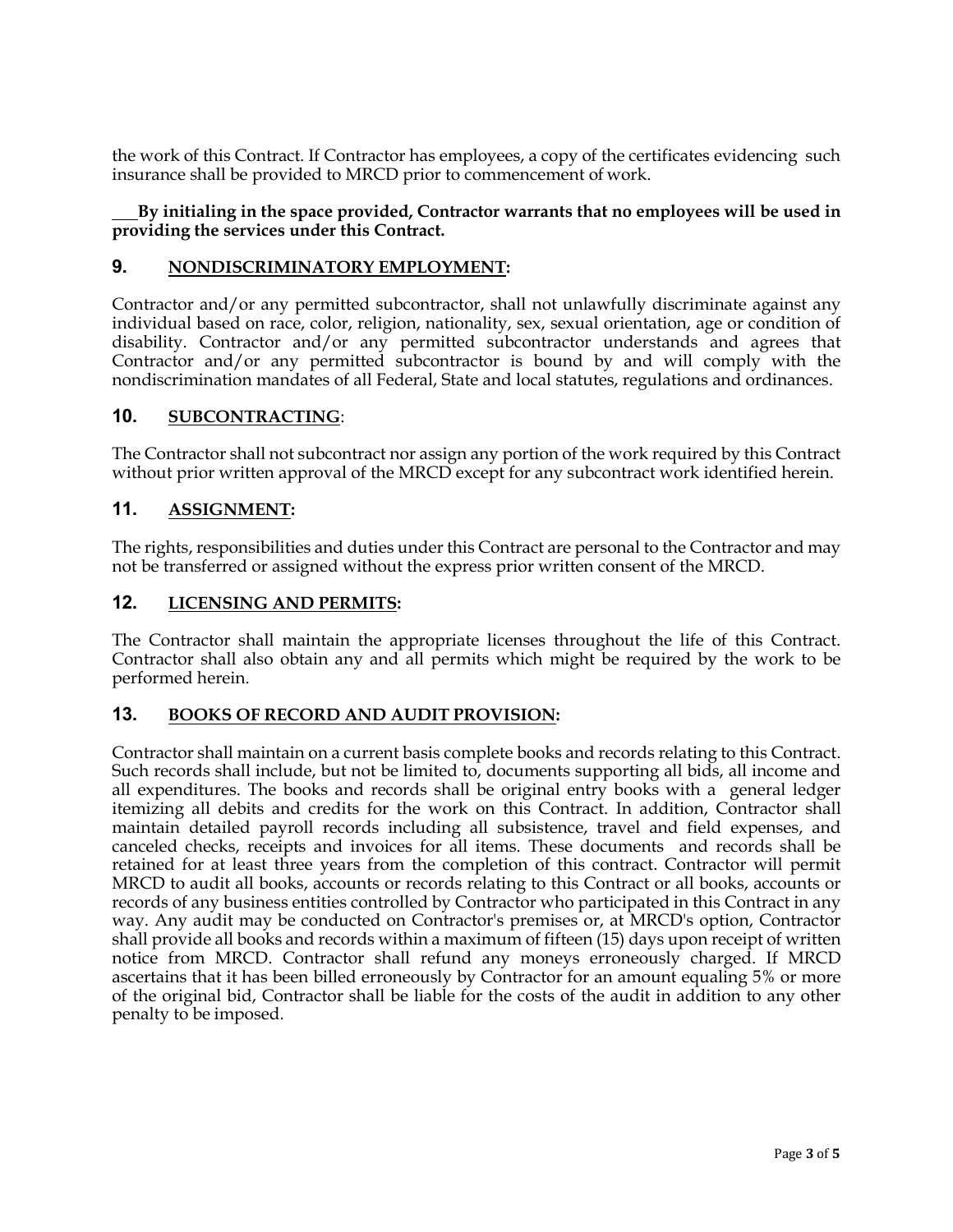### **14. TIME OF AGREEMENT**:

This Agreement shall commence on \_\_\_\_\_\_\_\_\_\_\_\_\_\_, and shall terminate on . Time is of the essence with respect to this Contract.

### **15. TITLE:**

It is understood that any and all documents, information and reports concerning this project prepared by and/or submitted to the Contractor, shall be the property of the MRCD. The Contractor may retain reproducible copies of drawings and copies of other documents. In the event of the termination of this Contract, for any reason whatever, Contractor shall promptly turn over all information, writing and documents to MRCD without exception or reservation.

### **16. TERMINATION:**

- A. If the Contractor fails to provide in any manner the services required under this Contract or otherwise fails to comply with the terms of this Contract or violates any ordinance, regulation or other law which applies to its performance herein, the MRCD may terminate this Contract by giving five (5) calendar days written notice to the party involved.
- B. The Contractor shall be excused for failure to perform services herein if such services are prevented by acts of God, strikes, labor disputes or other forces over which the Contractor has no control.
- C. Either party hereto may terminate this Contract for any reason by giving thirty (30) calendar days written notice to the other parties. Notice of termination shall be by written notice to the other parties and be sent by registered mail.
- D. In the event of termination not the fault of the Contractor, the Contractor shall be paid for services performed to the date of termination in accordance with the terms of this Contract.

### **17. RELATIONSHIP BETWEEN THE PARTIES:**

It is expressly understood that in the performances of the services herein, the Contractor, and the agents and employees thereof, shall act in an independent capacity and as an independent contractor and not as officers, employees or agents of the MRCD. Contractor shall be solely responsible to pay all required taxes, including but not limited to, all withholding social security, and worker's compensation.

### **18. AMENDMENT:**

This Contract may be amended or modified only by written agreement of all parties.

### **19. ASSIGNMENT OF PERSONNEL:**

The Contractor shall not substitute any personnel for those specifically named in its proposal unless personnel with substantially equal or better qualifications and experience are provided, acceptable to MRCD, as is evidenced in writing.

### **20. JURISDICTION AND VENUE:**

This Contract shall be construed in accordance with the laws of the State of California and the parties hereto agree that venue shall be in Marin County, California.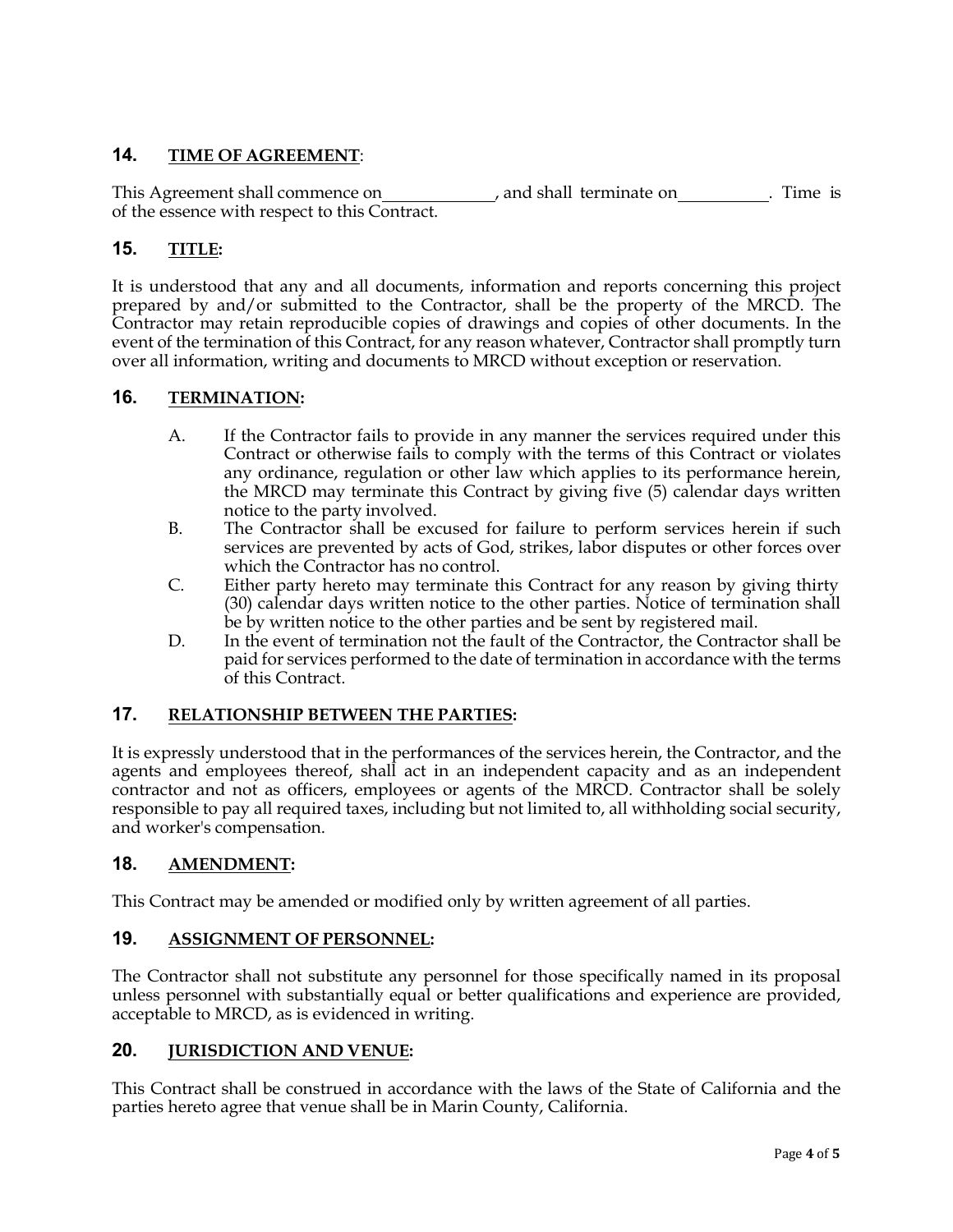### **21. INDEMNIFICATION:**

Contractor agrees to indemnify, defend, and hold MRCD harmless from any and all liabilities including, but not limited to, litigation costs and attorney's fees which it may incur as a consequence of this Contract and from any and all claims and losses to anyone who may be injured or damaged by reason of Contractor's willful misconduct or negligent performance of this Contract.

### **22. COMPLIANCE WITH APPLICABLE LAWS:**

The Contractor shall comply with any and all federal, state and local laws affecting the services covered by this Contract.

#### **23. NOTICES:**

This contract shall be managed and administered on MRCD's behalf by the Department set forth below. All invoices shall be submitted and approved by this Department and follow the guidelines set forth in the attached vendor instructions.

> Nancy Scolari Marin Resource Conservation District P.O. Box 1146 Point Reyes Station, CA 94956

Notices shall be given to Contractor at the following address:

<u> 1999 - Johann Barbara, martin a</u>

**IN WITNESS WHEREOF,** the parties hereunto have executed this Contract on the date first above written.

APPROVED BY **MRCD:**

By: PRESIDENT, Board of Directors

#### **CONTRACTOR**:

APPROVED AS TO FORM: **COUNTY COUNSEL**

By:

By

Federal Tax I.D.#: Phone #: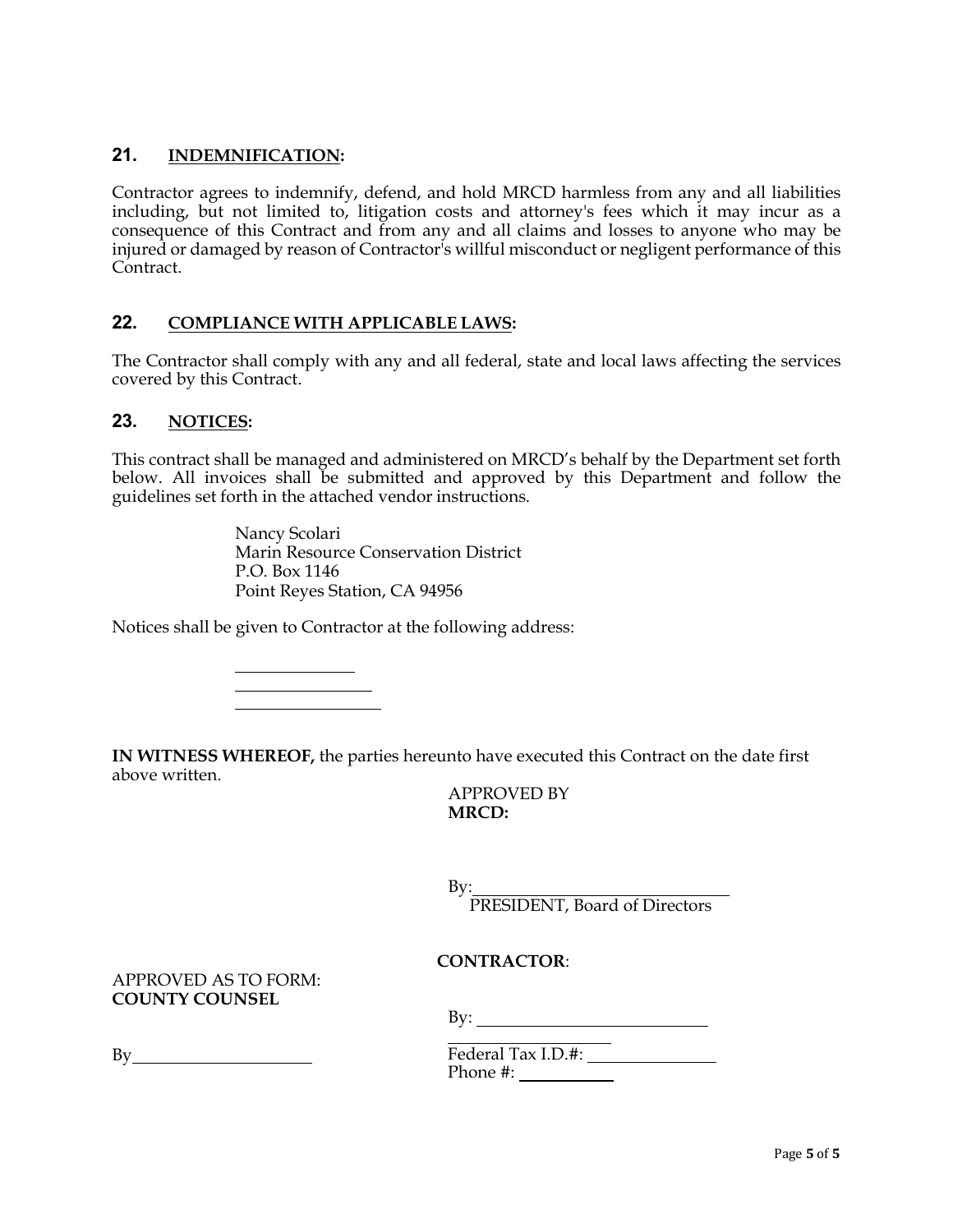



### **EXHIBIT A**

SERVICES TO BE PROVIDED

BY CONTRACTOR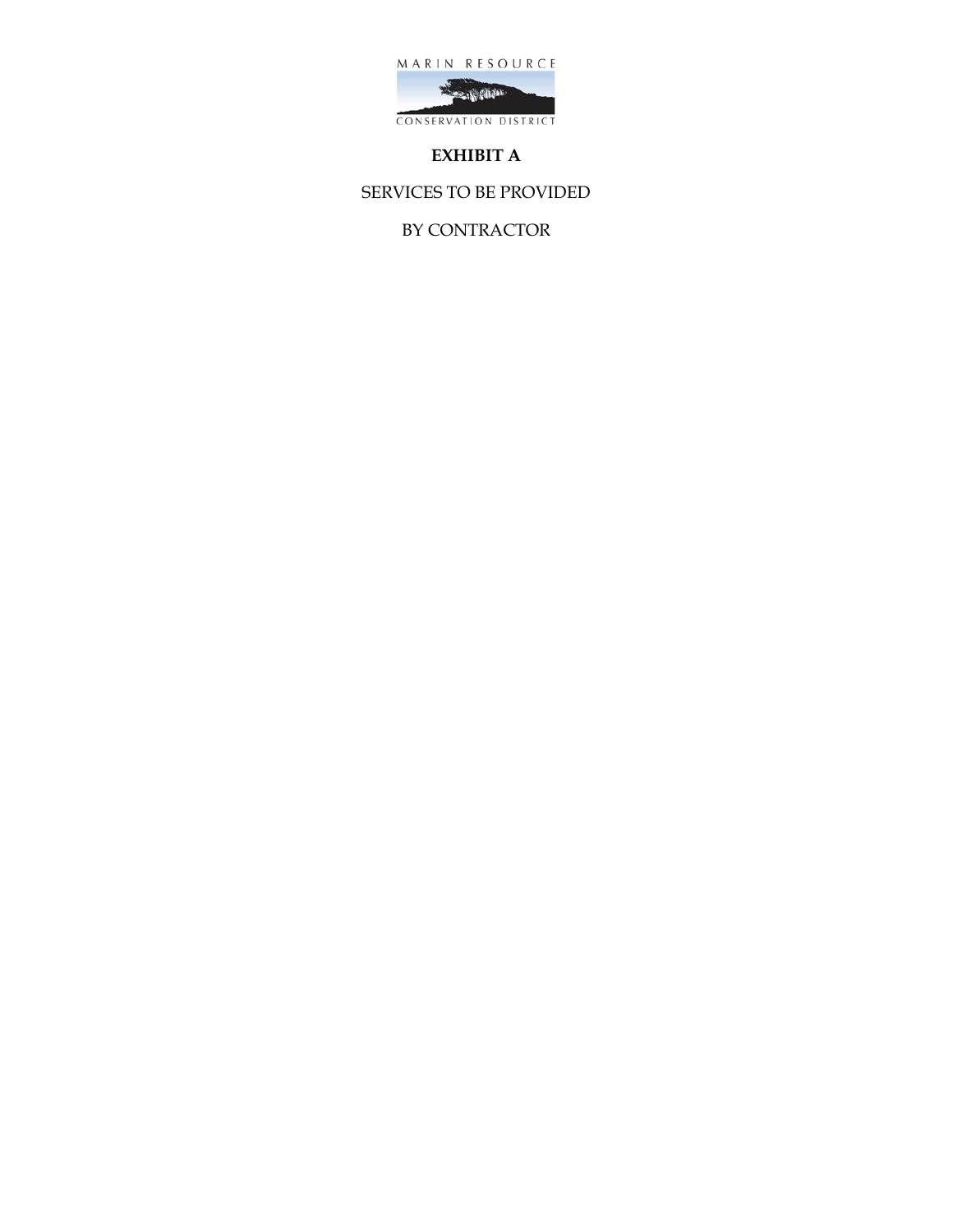

# **EXHIBIT B**

FEES TO BE PAID TO CONTRACTOR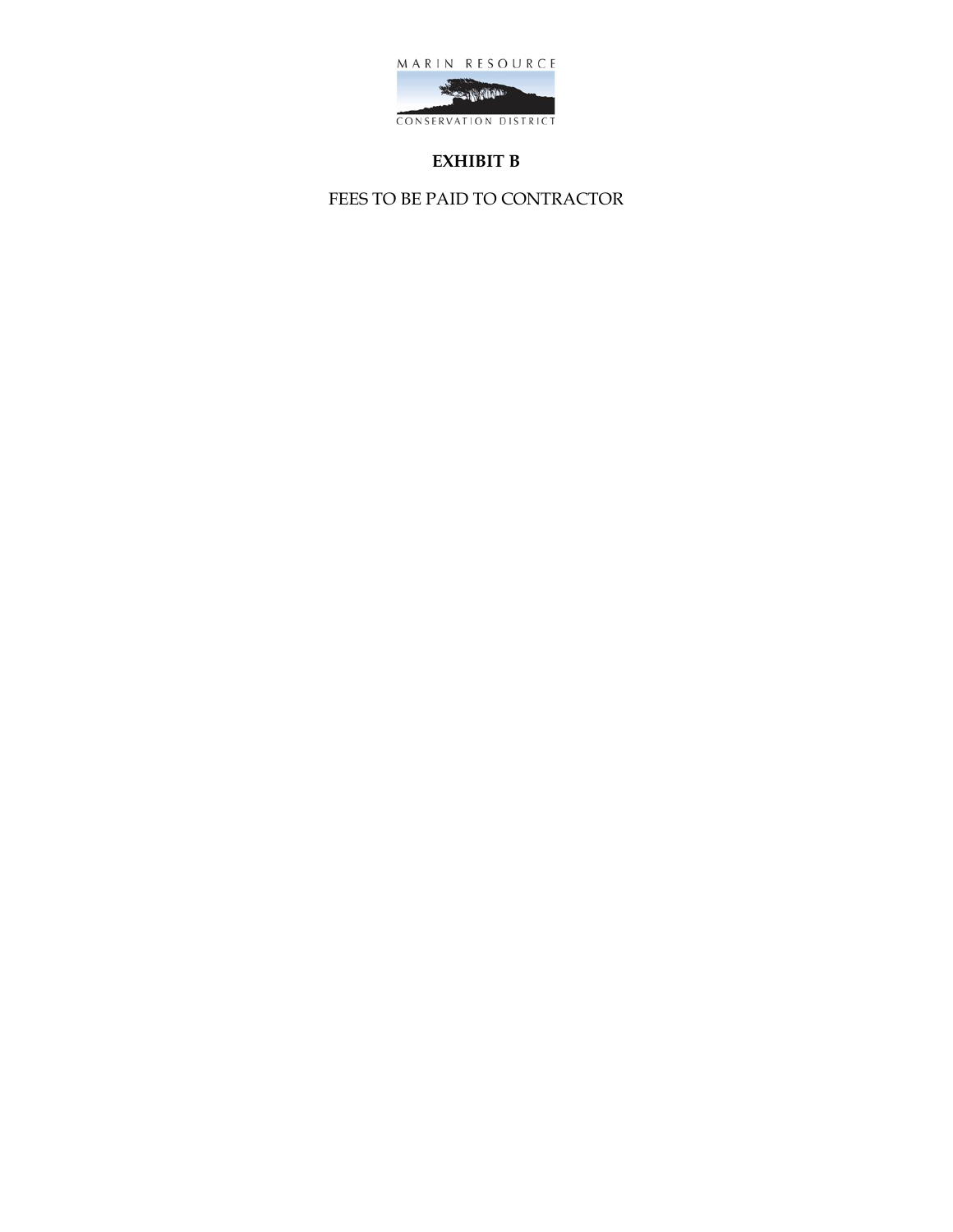

# **EXHIBIT C** PROFESSIONAL ERRORS AND OMMISSIONS

### LIABILITY INSURANCE

1. Mandatory Policy Contents or Endorsements Provisions

Each insurance policy required by this clause shall be endorsed to state that coverage shall not be suspended, voided, canceled by either party, or reduced in coverage or in limits except after thirty (30) days prior written notice by certified mail, return receipt requested, has been given to the MRCD.

2. Minimum Limits of Insurance

Contractor shall maintain Policy limits of not less than One Million Dollars (\$1,000,000) per incident and One Million Dollars (\$1,000,000) annual aggregate, with deductible or selfinsured portion not to exceed Two Thousand Five Hundred (\$2,500). Coverage may be made on a claims-made basis with a "Retro Date" either prior to the date of the Contract or the Beginning of the Contract work. If claims-made, coverage must extend to a minimum of twelve (12) months beyond completion of project. If coverage is cancelled or non-renewed, and not replaced with another claims made policy form with a "Retro Date" prior to the Contract effective date, the Contractor must purchase "extended reporting" coverage for a minimum of twelve (12) months after completion of Contract work.